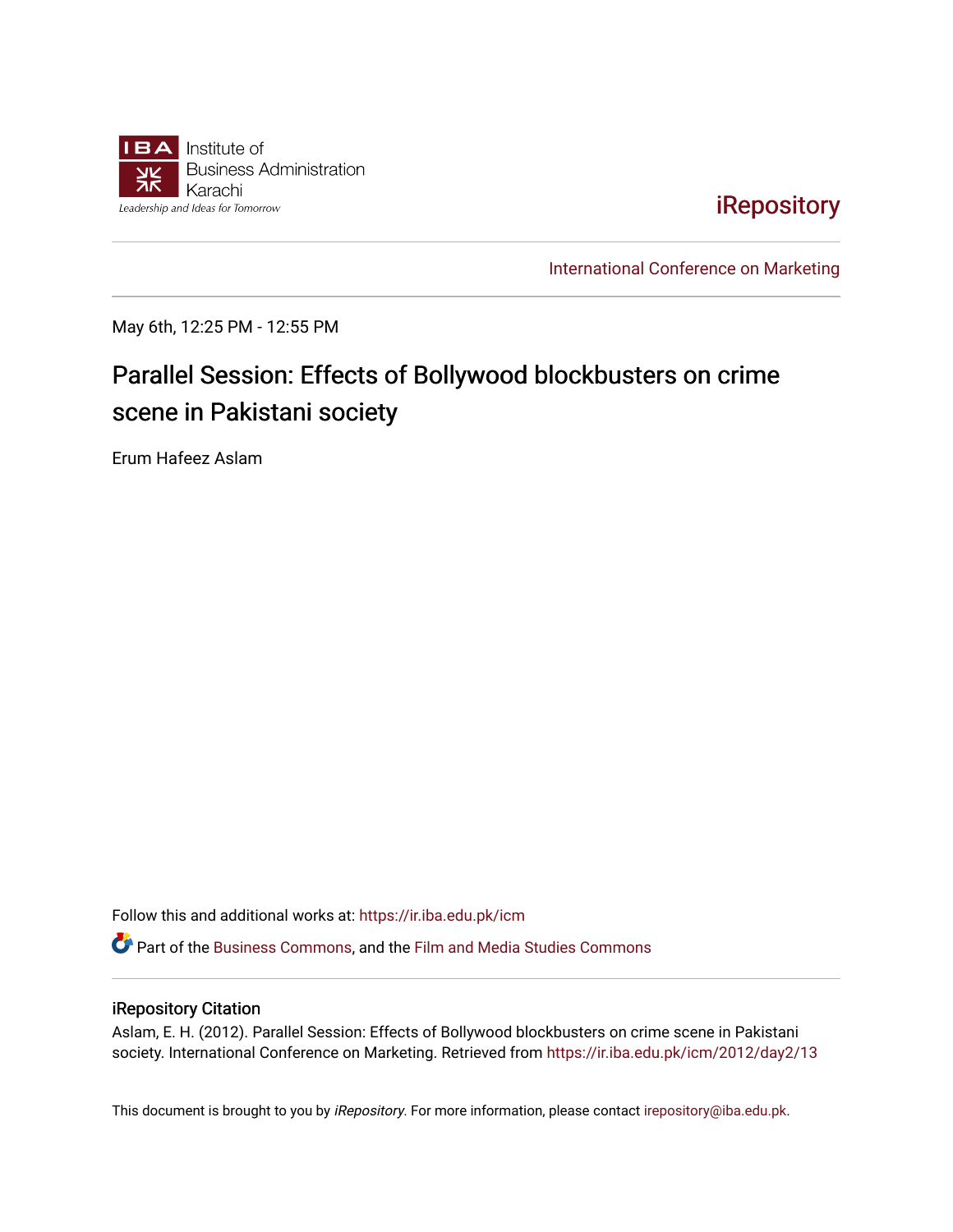# **EEFECTS OF BOLLYWOOD BLOCKBUSTERS ON CRIME SCENE IN PAKISTANI SOCIETY**

A Comparative Content Analysis of Depiction of Violent Criminals & Victims on Indian Silver Screen and Reported Crime News in Pakistan (1976 to 2006)

**By Erum Hafeez Aslam** 

#### **PURPOSE:**

This study aims at examining the increasing popularity of Bollywood films in Pakistani market and its dynamic effects on various segments of Pakistani society such as criminals and victims. It primarily analyzes the contribution of Bollywood blockbusters to the demography of violent criminals and silent victims in real crime scene of the country across the four decades (i.e. 1970s, 80s, 90s & 2000s). It is arbitrarily assumed that violence is often projected on silver screen as a quick and easy remedy to social injustice and class discrimination in the blockbusters of Bollywood and Lollywood.

**DESIGN METHODOLOGY**: Firstly, five top grossing films selected through popularity charts & youth polls are analyzed from the four decades under study (following sampling techniques of Shipley & Cavendar, 2001). Then Violence Index (as per adjusted George Gerbner's Formula, 1976) is calculated to identify and compare the trends in the defined time period. Subsequently, four samples of one month issues of the largest circulated Daily Jang \_\_ from each decade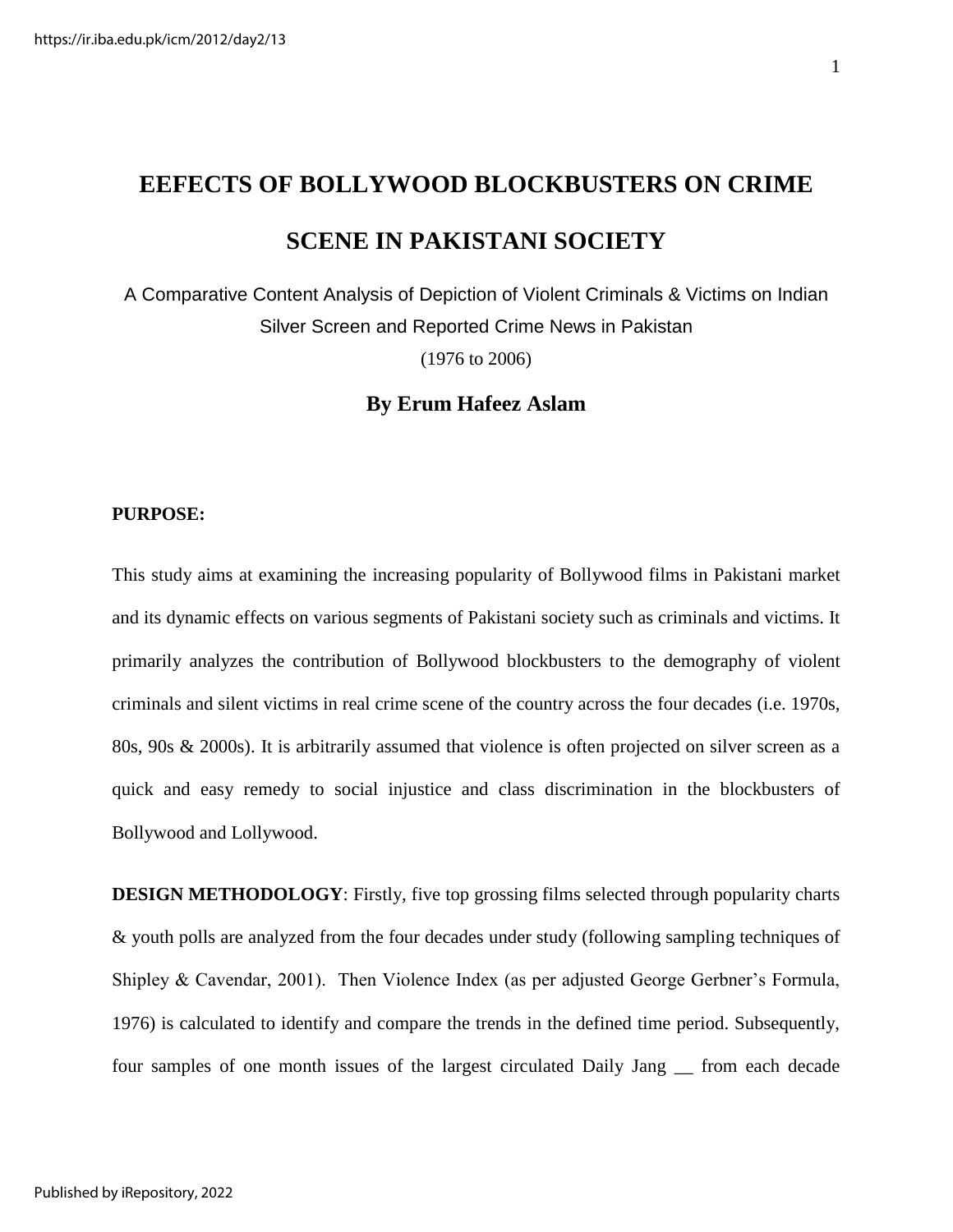(1976-2006) \_\_ were carefully content analyzed for crime news as an authentic daily record of social crime scene.

#### **FINDINGS:**

Results show that violence and rate of violent as well as victimized characters have been increased both in Pakistani society and Indian movies during the forty years sampled but the increase are curvilinear rather than linear in nature.

#### **LIMITATIONS:**

Only a negligibly weak correlation of  $+0.2$  has been found between the incidences of fictional movie violence and real, newspaper reported violence. Though, there seems to be fragile, proportional relationship between the two variables, it is observed that the crime and violence rate in Pakistani society fluctuate and follow trends and frequency of portrayal of violence in Indian movies in preceding decade under study.

#### **IMPLICATIONS:**

The very fact reflects that the impact of media messages on society is rather slow, gradual and subtle unlike the hypodermic needle or magic bullet theories of yesteryears. Besides there is an assumption that strikingly popular Indian movies (which actually fill the cinematic vacuum in absence of sufficie*nt* quality local films) are likely to play a vital role in transmitting patterns of conduct, consumer behavior and defining role models in Pakistani society. Above all the desensitization effect of excessive violence in movies on mass audience is also identified.

**Key Words: Bollywood, Blockbusters, Effects, Violence & Crimes**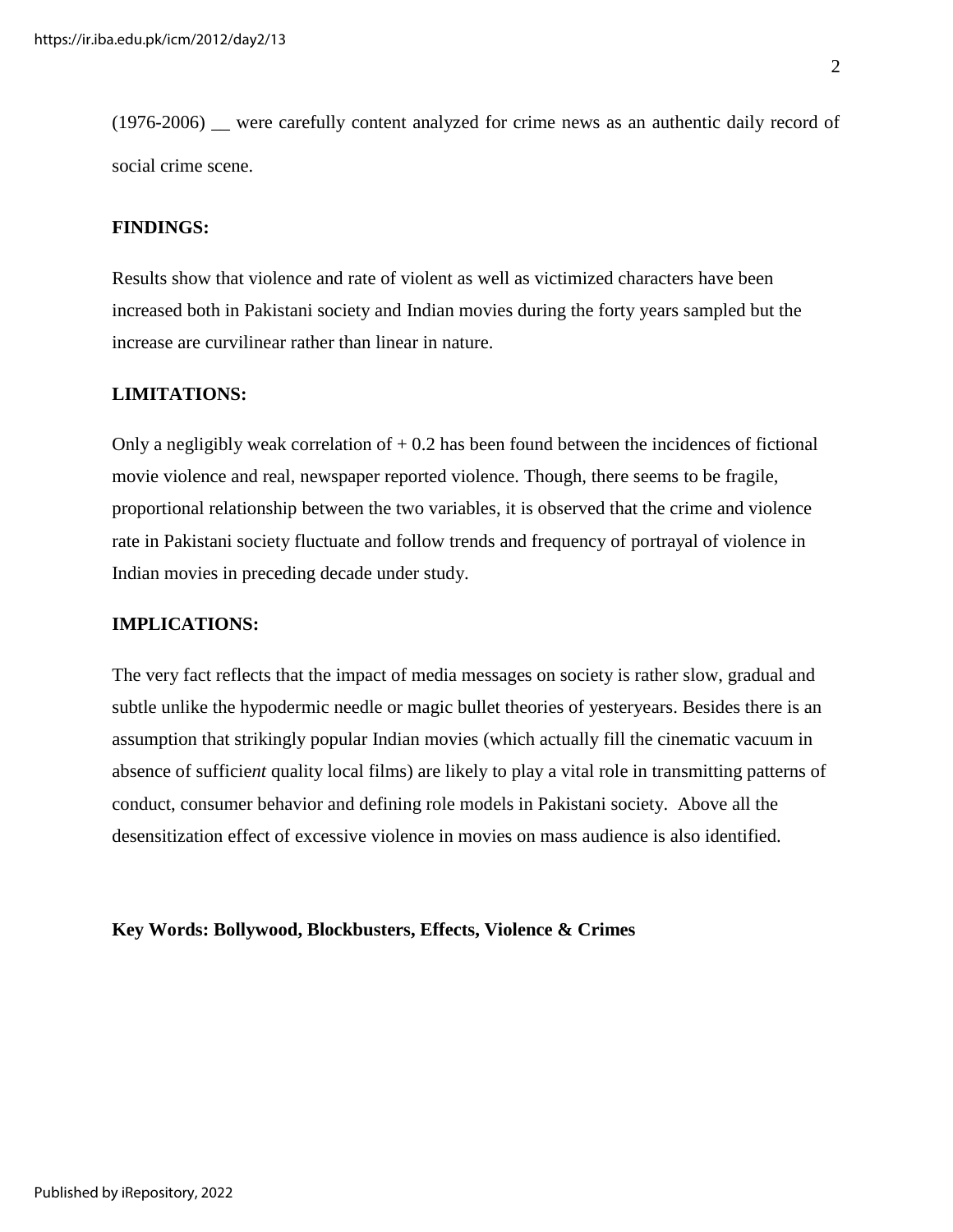#### **INTRODUCTION**

Since the contemporary generation of consumers spends more time with the Mass Media than the conventional social institutions like family, school, daycare, peer group, sports and workplace, hence they get inspiration and understanding of most of unusual life's experiences such as violence, love, sex and need through films and TV.





Movies serve as an important agent of socialization that often function independently and mostly against the values and mores of traditional social institutions. There are researchers such as Yanovitling and Benett (Thompson, 1999, p.446) who discovered that media effects mediated by other agents of socialization such as family, peers and criminal judicial system actually influences the perception of social reality and risks which in turn influence individuals' actions and decisions be it about the selection of a product, service, profession, lifestyle and role models.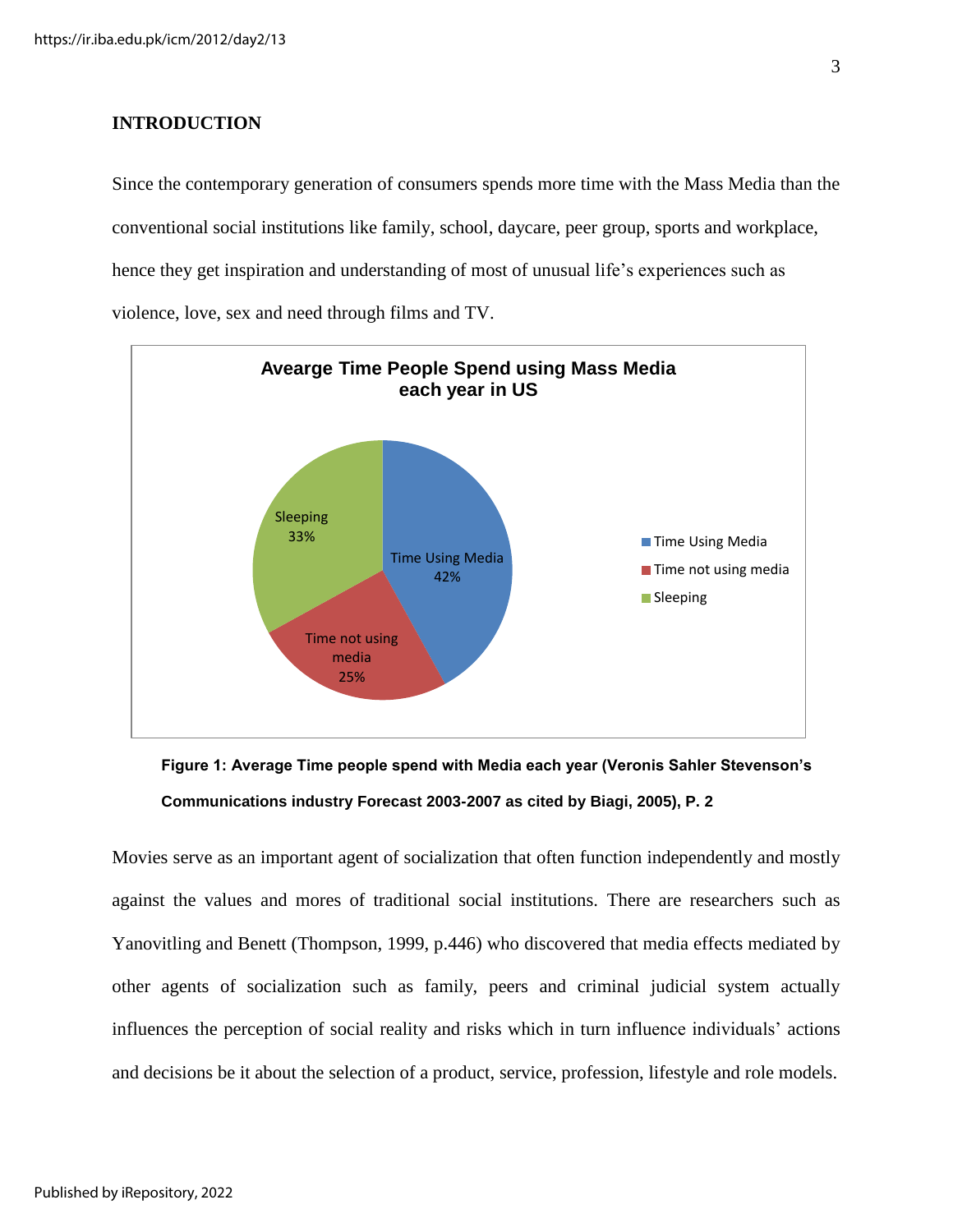## **Movies as Social Institution**



**Figure 1 depicts Model of Movie Socialization reflecting role of Movies as one of the leading Modern Social Institutions working independent of the traditional social institutions (Garth Jowett, 1989, p. 82)**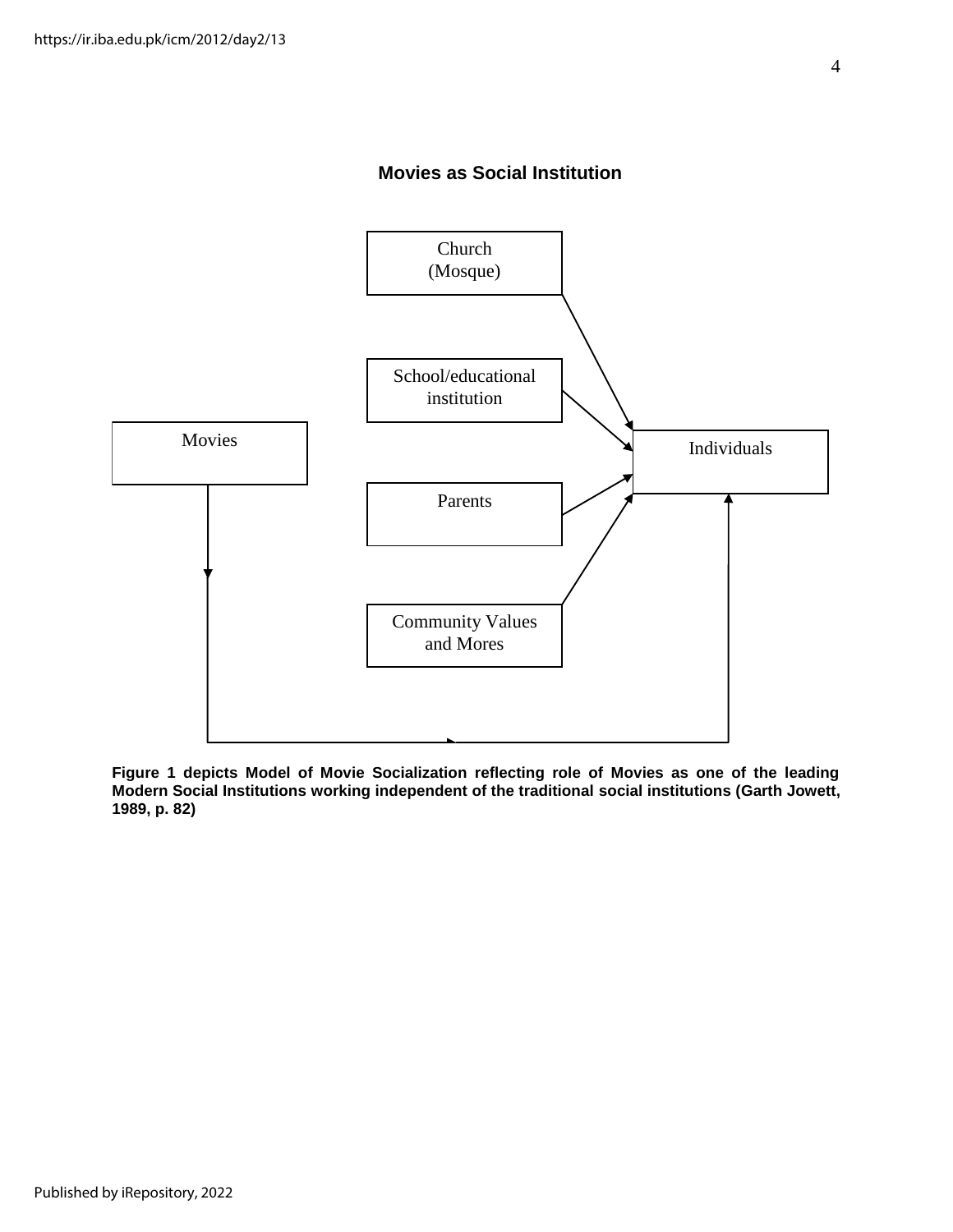## **Violence and its Categories**

*Violence* refers to the extreme form of verbal or physical aggression that has a significant risk of injuring or causing harm to their victims.

### **Crime and its Forms**

Crime refers to breach of law. It is thus any act that breaks a criminal law.

## **Violence and Crimes in Movies**

Violence and Crimes are the hot cakes that have always attracted film-makers world over due to its mass appeal. For people of all ages greatest exposure to violence also comes from movies. Researchers have identified that Love, Crime and Sex are the ever green themes that have dominated 75% of the commercial films produced world over since 1930. Further National Institute on Media Studies (The Family, 2010, p.2) fosters the fact that "an average American child exposes to 8,000 murders and 100, 000 violent acts before finishing elementary school which raised to 40,000 homicides and 200,000 violent acts by the age of 18." It can arbitrarily be assumed that the situation might not be much different in Pakistan, thanks to mushrooming cable channels and easily available foreign movies on DVDS, internet and now on cinemas.

Depiction of violence in films is often unrealistic and exaggerated. Fighting and killing are projected as a practical and easy solution in crisis without any hint to its consequences especially when it involved heroes versus villains. The impact on viewers' psyche seems obvious. However, it is not that simple to blame onscreen violence for rising anarchy in society due to various reasons. Virtually very few criminals and deviants are found guilty because of their heavy exposure to onscreen violence. On the contrary, a large majority of the viewers seem to be unaffected. Though most researches unable to find a straight cause-and-effect link between real and reel world violence, they do recognize multiple and indirect circumstantial links.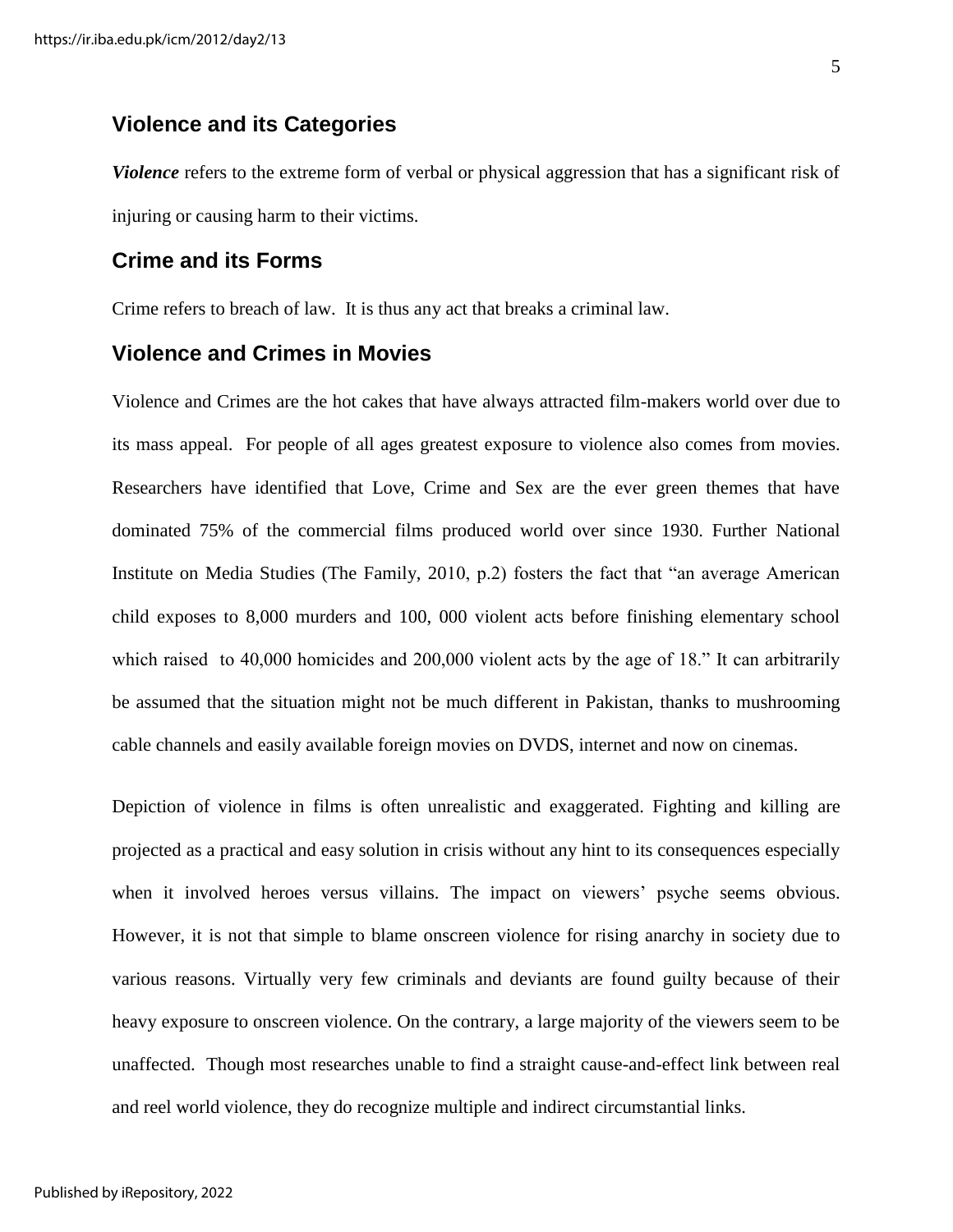## **Popularity of Bollywood in Indo-Pak Sub-Continent**

The society in Indo-Pak subcontinent is believed to be under the immense influence of large and empathic Indian film industry.

The Press Trust of India (2006) claimed that "India has the largest film industry in the world popularly known as Bollywood and often referred to as Hindi Cinema. Its annual worldwide ticket sales are worth **\$ 3.5 billion**. Bollywood churns out approximately **800-1000** movies every year." Indian Cinema is recognized globally and has a large viewership in almost every region of the world. "Indian movies generate around 30% of their potential profit from overseas markets" (APF Reporter 21 # index).

Cinema of India (2007) further estimated that Satellite television and fast growing home video segment of cable TV are new alternative distribution means that expectedly "expand the Bollywood films' market to earn around Rs. 12, 900 crores (\$3 billion) by 2009 and it might be doubled by 2012."

#### **Boom of Indian Films in 1970s and 1980s**

Aslam (1999, Pakistan Economist, Issue 40) stated that Video Cassette Recorder (VCR) was introduced in Pakistan in the mid seventies and proved to be an instant hit and reached mass households by the eighties. Considering the growing public demand, all genres of Hollywood and Bollywood flicks were readily available on pirated video cassettes at affordable cost.

In eighties, Indian movies were candidly rented and sold at number of rent-a-shops in each locality all over the country. Viewing Indian Movies on VCRs was a major source of family entertainment, specifically arranged on weekends and at the wedding ceremonies as a collective pastime. People spent hours and hours in front of rented VCRs and television to enjoy the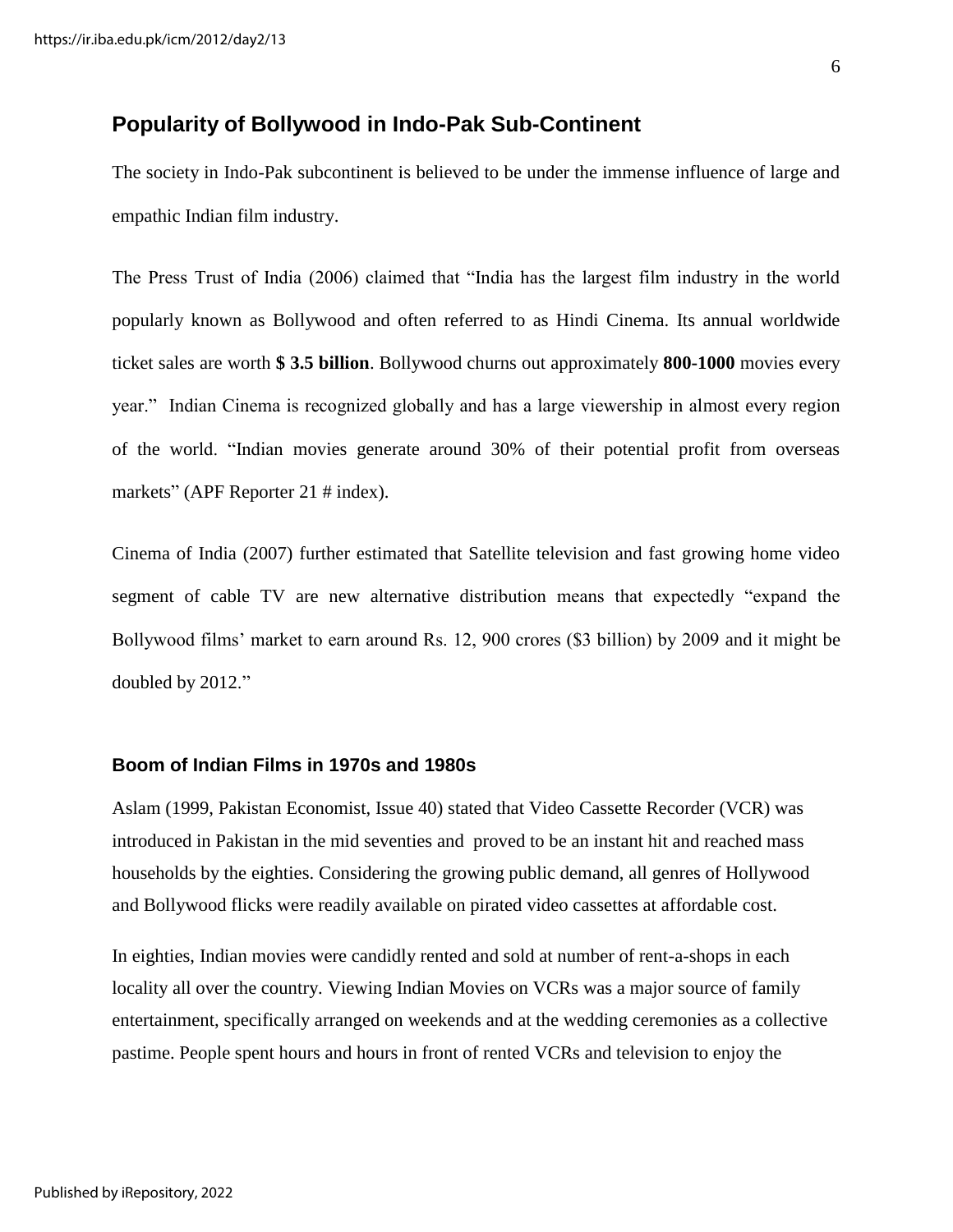Bollywood hits offering *bara masalay ki chaat* to satisfy their leisure buds in absence of quality entertainment at the local front.

#### **Satellite Channels increases Bollywood's Craze in 1990s**

By the commencement of 1990s, introduction of satellite channels and its wider accessibility benefited Pakistani viewers with a much wider array of films and programmes telecast on multiple satellite channels transmitted from across the borders through Satellite (Aslam, 1999).

#### **Cable TV and Hindi Films Mania in 2000s**

Zuberi (2003) quoted official estimate according to which a little over 800 cable companies were operating in 2002-2003 in almost all cities and in some towns in the country which might have been doubled in number by 2010-12. The burgeoning number of movie and music channels through cable and internet is a topic of debate and controversy. Despite criticism, number of cable homes has been constantly increasing and threatening the popularity of state-owned channels working under government control despite relatively relaxed censorship policy compared to eighties and nineties (pp. 221-234).

#### **Current Scenario**

Approximately, 16 to 20 movies are telecast regularly on 24-hours movie channels available on cable television while a number of Indian movies are showcased in Pakistani Cinemas since 2006 after the ban has been supposedly relaxed on the public release of Bollywood films in the country. The ban was imposed after the Indo-Pak war of 1965.

About 50 Hindi films released in Pakistan now every year and the big ones have the ability to do business of US \$1 million (Rs 4 crore to 5 crore) or more, said Pakistani sources. Some experts say [Pakistan](http://timesofindia.indiatimes.com/topic/Pakistan) is now one of Bollywood's top five overseas markets and could soon rival the business done in Australia. On the other hand, Pakistan's film industry was able to release only 10 films last year but there is a chance these numbers will go up.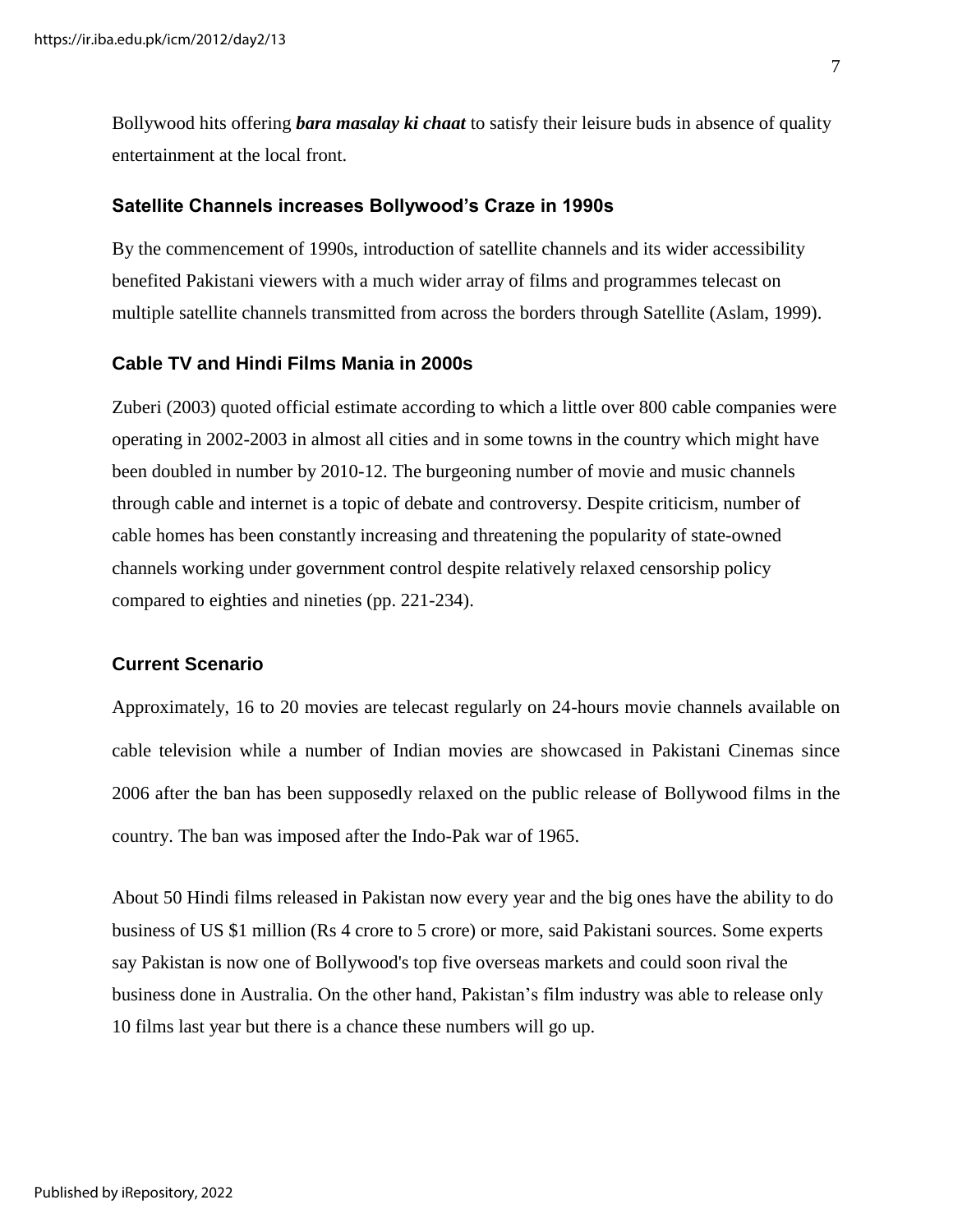#### **THEORETICAL FRAMEWORK**

#### *Social Identity Theory*

Tajfel and Turner (1986) identified that the innate human inclination to maintain positive selfesteem and categorize often leads individuals to identify with certain social groups while recognize others as out groups to achieve sense of belongingness and social acceptance. Mass Media facilitate these characterizations through narratives of heroes and villains.

Ben-Yehuda (1994) and Jenkins (1998) stressed the importance of visual imagery in the magnification of deviant behavior. Pouliot and Cowen (2007) discovered that exposure to fictional films generate rich memory of verbal and visual information as well as intense emotional reactions.

> *They summarize that dramatic narratives can cause audience members to identify with protagonists, increase emotional involvement in the story, and activate cognitive frames which Entman (1989, pp. 347-69) defined as "mentally stored clusters of ideas that guide individual's processing of information". Moreover their findings were further reinforced by Marsh, Meade and Roediger (2003) who stated that films with well-known social themes had greater influence on memory and emotions.*

Popular films often portray morally corrupt people; expose deviant actions through dramatic presentations especially in heroic fiction films in which protagonists often satisfy deprived mass audience by punishing villains. Sparks (1996) identified that these movies pointed towards the partial failure of existing social arrangements (Denham, 2010, pp. 485-502).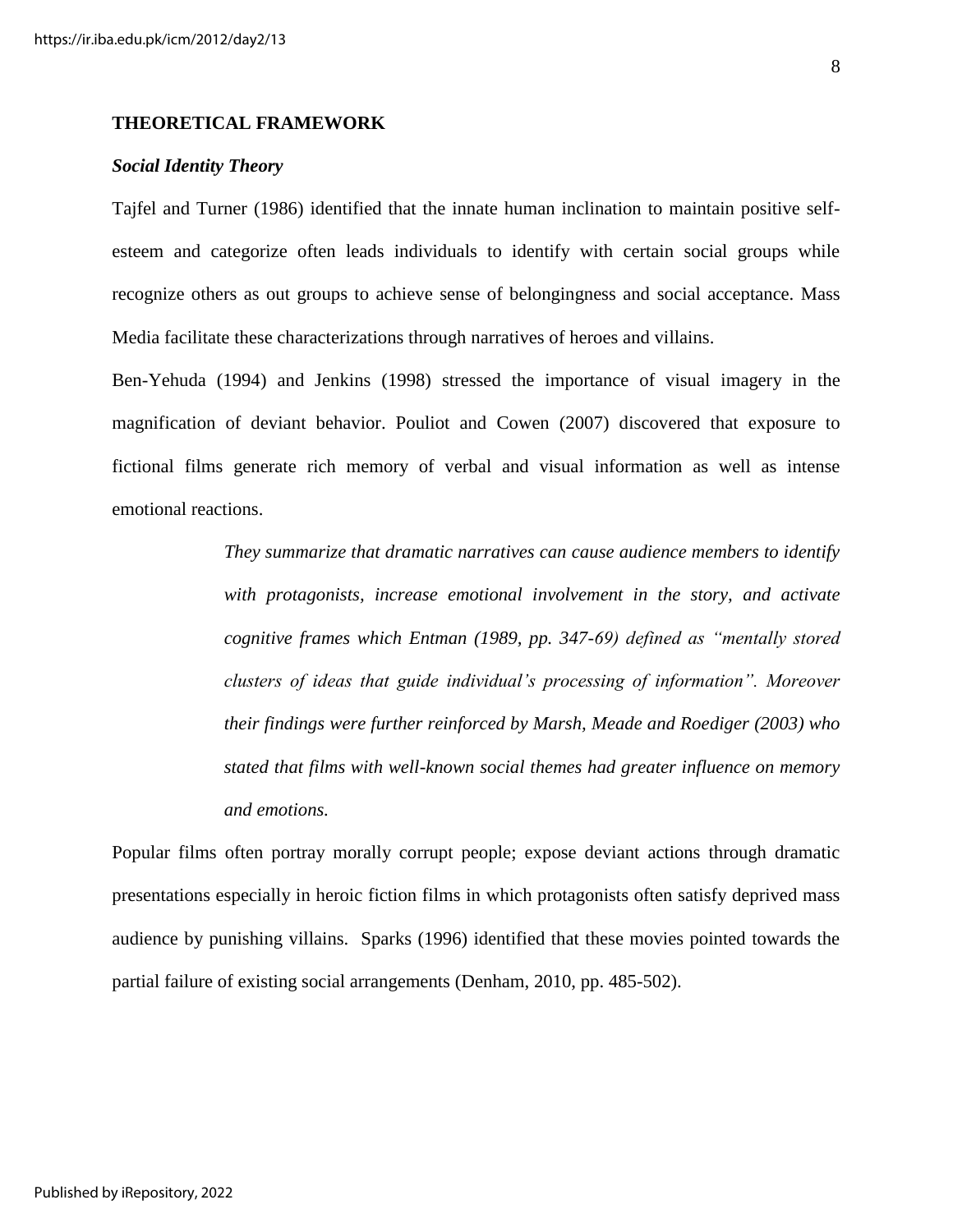#### *Observational Learning*

Bandura (1986, 1994, p. 196) indicated in his Social Learning Theory that most of us especially children learn and adopt behavior following striking role models both in real world and media.. The theory highlights the socialization role of media and individual's self-reflective capacity which differentiates the process from imitation.

All of us discover how to use a gun, although majority of us have never seen it in real.

French Sociologist Gabriel Trade coined the Imitation Approach saying that Crime is a social phenomenon and like other social interactions, it involves imitation which results into certain belief or activity that is subsequently imitated. Shah (2003) highlighted that imitation worked most effectively in crowds and mobs as evident in recent violent mob crimes such as Sialkot lynching incident and stabbing and burning of snatchers in Karachi. The incident endorses the claim that people might learn violence from criminal environment and imitate under certain circumstances.

#### *Instigation and Cue theory*

Observing justified and rewarded media violence is more likely to cue aggressive modeling in the viewers. Several studies such as the ones conducted by the UNESCO found that most films and Television programs depict justified violence including children's' programs (Kunczik, 2003). *The current study heavily relies on Social Identity, Culture and Learning Theories assuming that onscreen violence might incite certain vulnerable segments of society to react violently especially when they come across similar situations as portrayed in fictional world of films. Even when majority of viewers might not turn criminal in reaction to exposure to violent films, they might get converted into either desensitized or fearful human beings since they possibly take onscreen depiction of violence as a representative reality of its age.*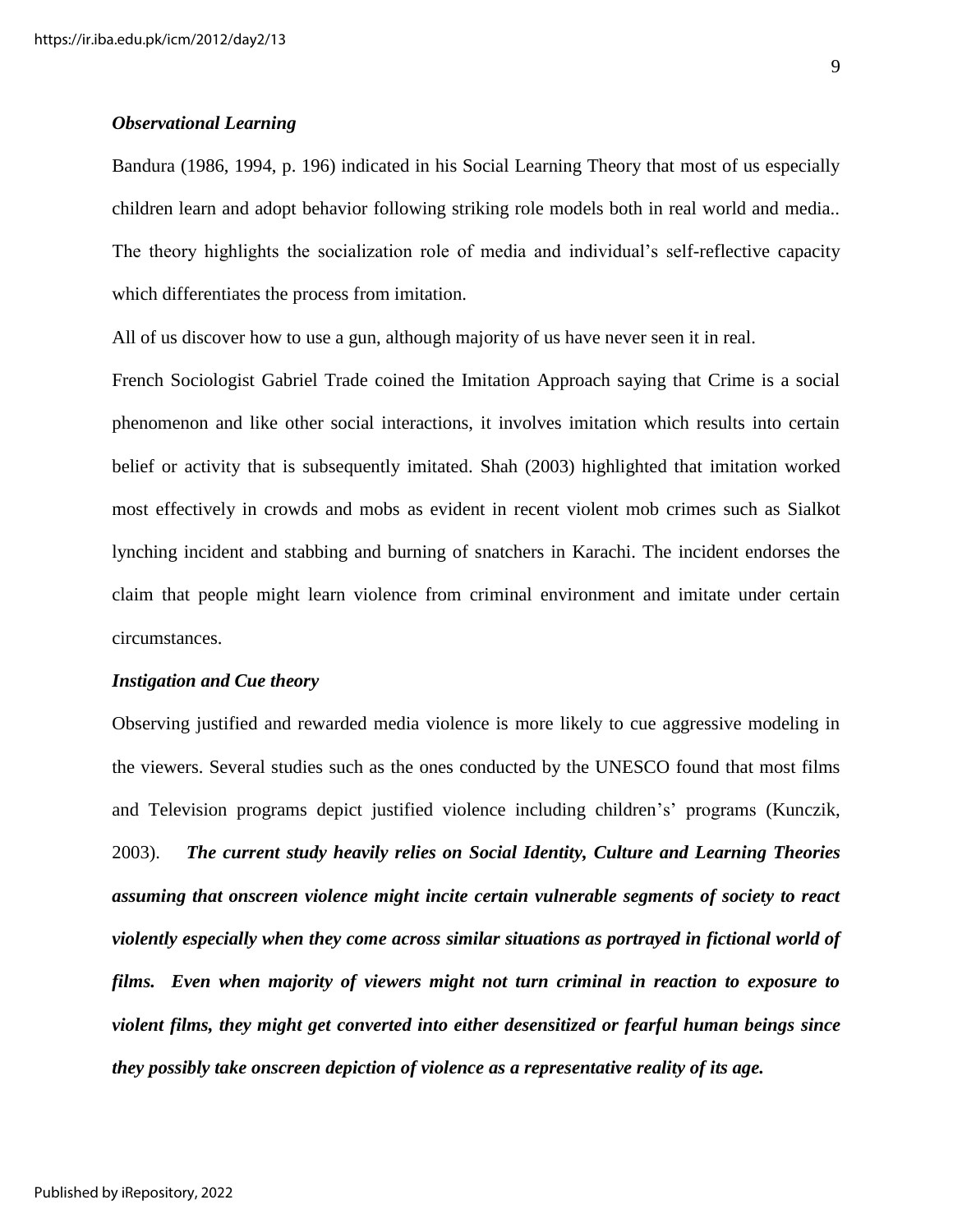#### **LITERATURE REVIEW**

Researchers started investigating motion pictures and its influence on society immediately after the introduction of the medium in 1920s.

Payne Fund Studies (1929-33) tried to correlate diverse immoral behavior patterns especially in children with excessive movie viewing.

These studies identified (Pattison, 2006, Vol.6, Issue 1) that movies elicited morally unacceptable behaviors like drinking, gambling, adultery, divorce and criminality besides partially encouraging petty theft and inappropriate sexual conduct among adolescents.

Blumer (1900) and Hauser (1909) studied the link between movie viewing and eccentric, delinquent behaviors in youth.

*There are two major factors that determine the nature and direction of motion pictures' impact; firstly, the variety and scope of themes portrayed on screen, secondly, social milieu, attitudes and interests of observer. The effect is neutral on various segments of society. Youngsters from high-end delinquency segments are sensitized by the happenings around them and those in the low rate delinquency vicinity are immune to such criminal behaviors impelled by the screen (Hammersley, 1990; Blumer & Hauser, 2001, pp.3-14; Peters & Simonson, 2004, p. 91)* 

George Gerbner (1967) identified that Films create a new form of collectivity known as the *`mass public'* by transforming selected private perspectives into broad public perspective.

Jarvie (1970) claimed that most Hollywood films projected popular view and expected social roles on big screen irrespective of the reality.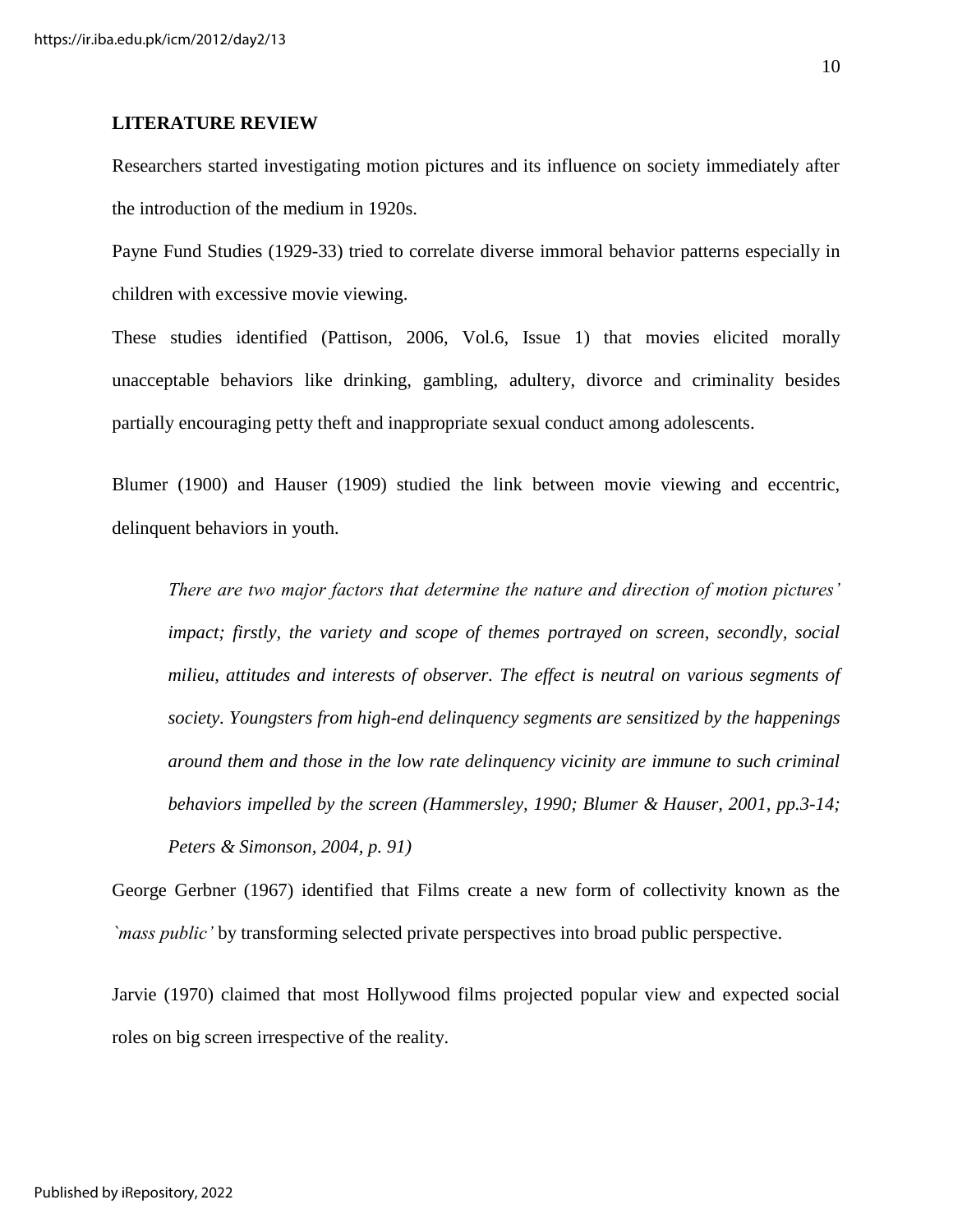It discovered that adolescence engaged in cheating, stealing, malingering, illicit relations, drinking, drugs and other deviant activities are often heavy viewers of music videos and movies (Wilson, 2008, pp. 235-267).

US Department's Surgeon General Report (2001) reinforced further that ardent action movies' viewers often react violently, prefer aggression to resolve disputes, hardly trust others and generally perceive the world as a dangerous place.

Recently, Webb (2009) conducted a study by the title `PG-13 rated Films adversely-exposedkids to violence'. She concluded that media depiction of violence often contributed to the teaching of violence, leading to amplified anger, concern for individual' safety and desensitization to the pain.

UNESCO Global Study on Media Violence (Groebel, 1996-97) surveyed around 5,000 children from 23 countries to reveal that 88% children readily identified Arnold Schwarzenegger's Terminator character world over. Action heroes in films and cartoons are the most popular role models especially among Asian children. Around 50% of the surveyed children found to perceive screen images as reality irrespective of cultural and environmental differences. The study reflects universality of media violence and global fascination of aggressive media icons.

Strasburger (1999) pointed out that media violence is no more a western concern only as several researchers signify swift global reach of media content that uniformly target Asian and Indian viewers especially youth with equally graphic programs and resulted into identical "problems of imitation, desensitization, fear, and inappropriate attitudes" towards real life violence both in the East as well as the West (pp. 603-612).

Akbar. S. Ahmed's research article (1992) maintained that art and life have fused in Indian society. The understanding of the phenomenon will facilitate to examine India's self perception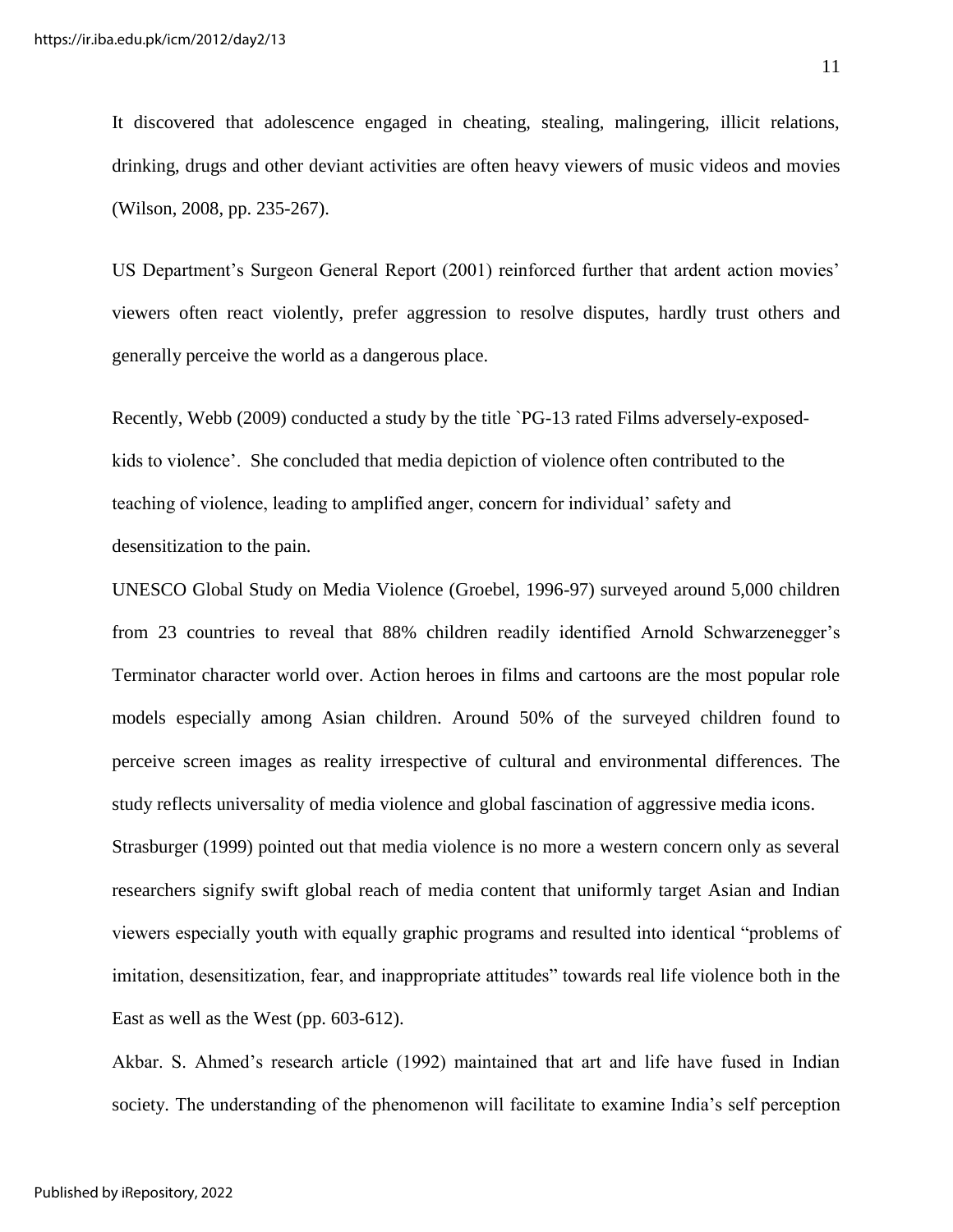and Bollywood's contribution in fostering India's image as a big brother and regional power in South Asia. Moreover the study also analyzes its impact on neighboring countries like Pakistan, both at their cinema and society (p. 289).

#### **RESEARCH QUESTIONS**

*1. Does the percentage of violent characters increase in Indian films and native crime news reports in proportion through four decades?* 

*2. Do the Violent characters in films and crime news represent any particular segment of society?* 

#### *3. Are movies depicting violent characters as heroes or villains or neutral (none)?*

The above research questions reflect the gist of the study. Considering the instigation and observational effects of social learning theories, these queries aim to identify the treatment of violence in Indian films; assuming that favorable approach towards violence and violent characters might pave the way to acceptance and even imitation of these acts in real life.

#### **OBJECTIVE AND METHODOLOGY**

The key concern of the current study is to explore if there is any correlation between the depiction and representation of violent criminals in fictional world of Indian movies and factual crime-world actors and subjects in Pakistani society, considering the immense popularity and reach of Indian films during the last four decades from 1970s to 2000s**.** 

Content Analysis is adopted as a primary method in this research study as Kelinger (Dominick, 2005, p. 141) identified the fact that these types of studies require analysis of message system or content (movies and reported news) in a systematic and objective manner to quantify the two variables.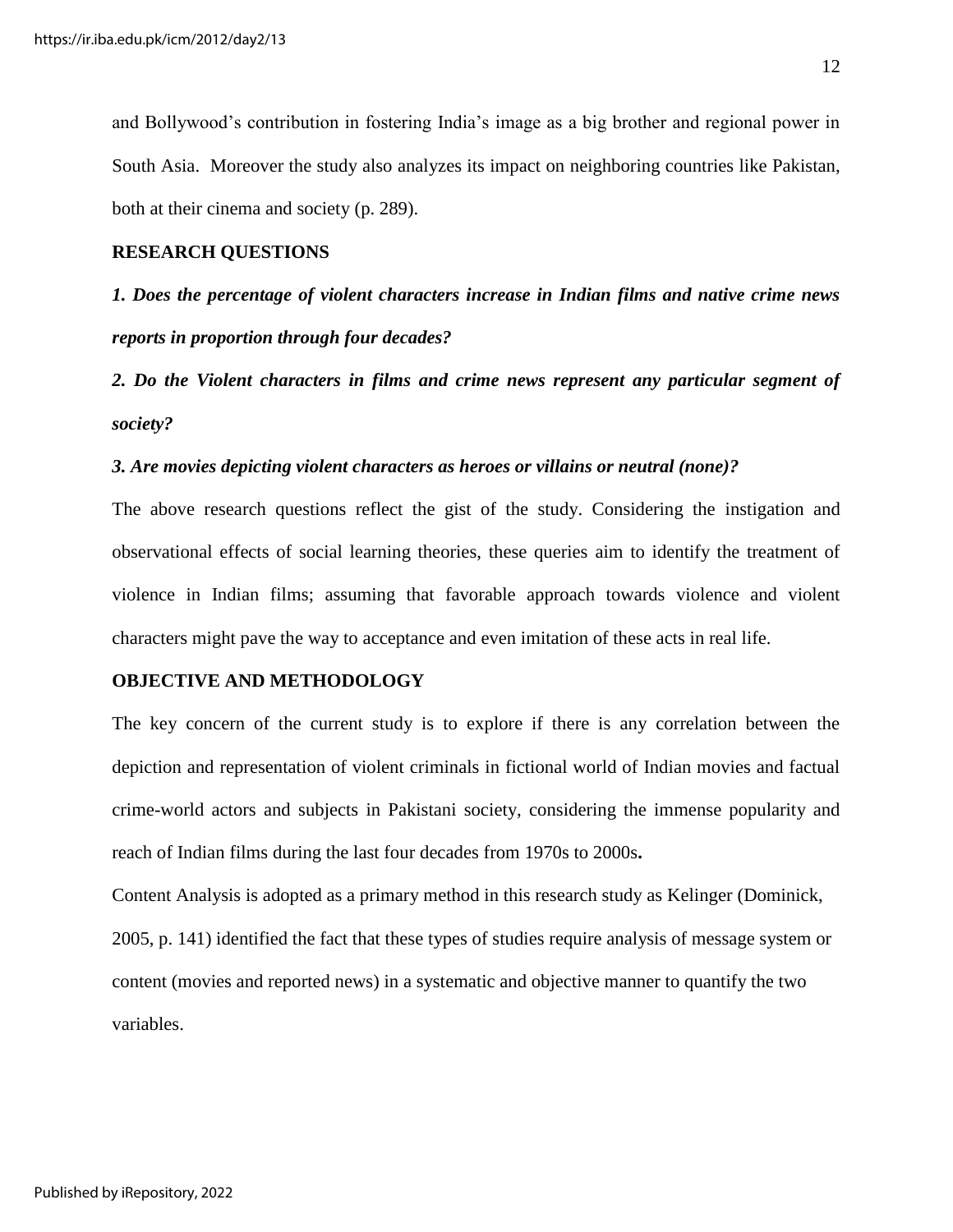**SAMPLING:** Since we are keen about the effects of movies that are widely watched, we follow "most popular film" approach in our researches adopted by many researchers (Wright 1975, Shipley 2001). As Wes Shipley said, "They and we are interested in the films that have the widest resonance with popular consciousness. (Allen Livingstone and Reineer 1998: 64)." Thus, top five most lucrative movies in a sampled year were examined for violent content. This way, total 20 blockbuster Indian movies, released during last four decades (2000s, 90s, 80s & 70s), were selected and content analyzed in detail for their portrayal of violence.

This study was conceived in 2006. Hence the year 2006 became a yardstick both for sampling of movies and newspapers. Later to ensure consistency, movies from 1996, 1986 and 1976 were chosen respectively to represent previous three decades.

# **These movies were sampled from <box officeindia.com> and other authentic websites and examined for their portrayal and prevalence of violent themes and acts.**

The prime objective of this study is to evaluate whether the portrayal and proportion of violent and victim characters are growing in Bollywood movies and is parallel to rising criminal and victims rate in Pakistani society. Thus in the subsequent part of the study, we analyzed onemonth newspaper for violence & crime stories in a sampled year **as the representation of social crime scene in a sampled year from each decade.** 

Following the symmetry of the movies sample, Jang newspapers of Dec 2006, 1996, 86, & 1976 are reviewed in-depth for their reports of real life crimes and terrorist activities in our society. December, being the last month of the year, contains the summary of the entire year's crime scene give us a rather holistic view to the issue.

Jang is arbitrarily selected as the sample newspaper for the study as "it is the oldest and largest circulated Urdu Daily in Pakistan which started its publication in 1940, having the readership of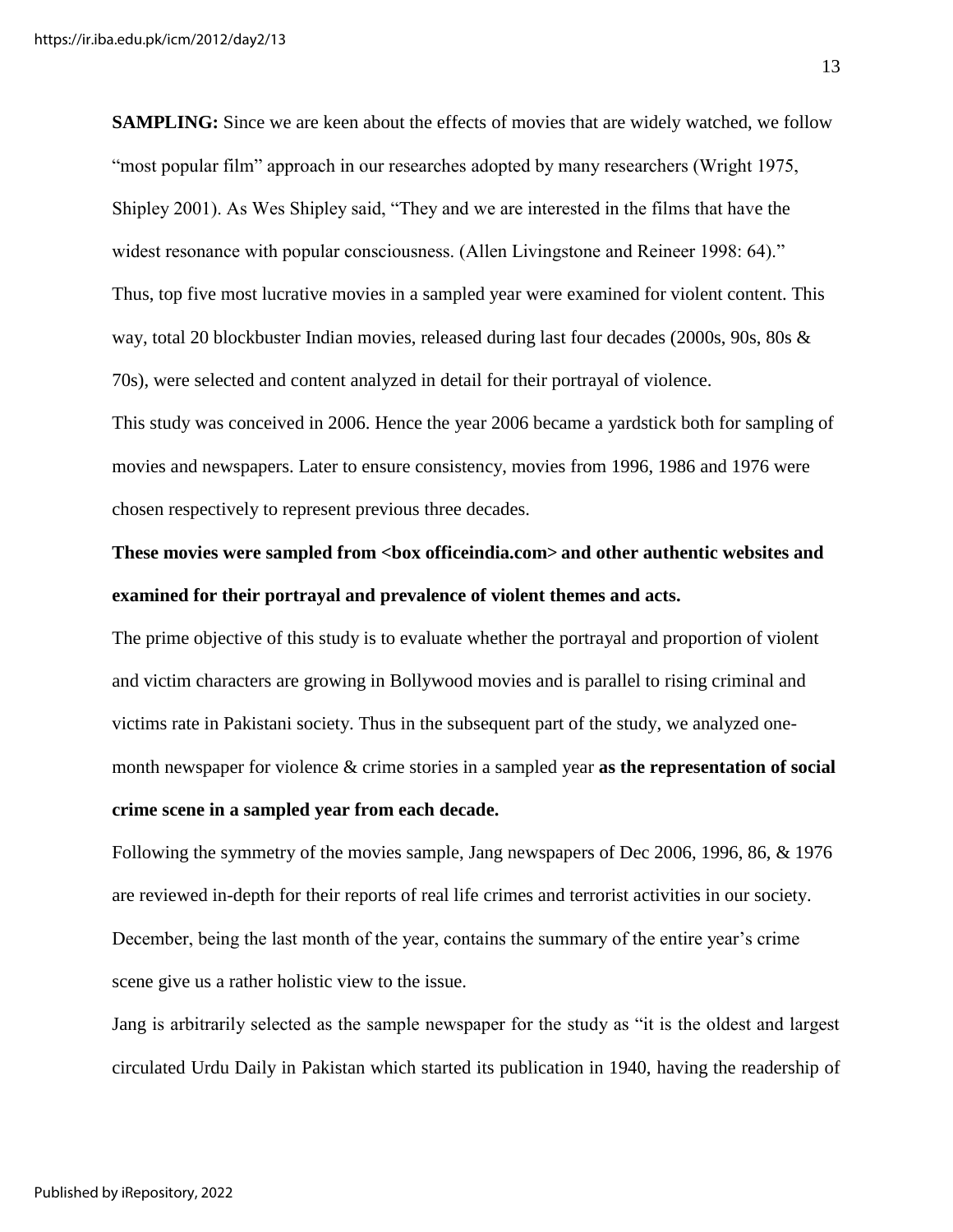775 thousand (World Press Trade, 2010). It is considered as one of the most influential and popular newspaper which has standing both in public and at the state level.

#### **5. DEFINITION OF UNITS & PROCEDURES**

"Although thousand of studies examined violence in the media, there is no one commonly accepted definition of violence (Newman 1998)."

The present study adopts the definition of violence used in **Fazl Rahim Khan's study conducted on Violence in the Dramatized Entertainment of Pakistan Television.** This definition further broadens the horizon and scope of our study and includes both**:** 

- **"Overt Expression of Physical Force** (with/without a weapon) against self/others compelling action against one's will on pain of being hurt/killed or actually hurting/ killing as sampled in CI research as well. (Nancy Dowd, 2006)."
- **Verbal & Symbolic Violence** includes "verbal threats/abuse or gestures

This might be psychologically and physically injurious to a person such as yelling, shouting, showing off weapons to threaten, mostly used as a symbol of power. (Signorielli, Gross, & Morgan, Violence in Television Programs- ten years later, Vol 2; 1982)."

The inclusion of verbal  $\&$  symbolic violence widens the scope of our study in comparison to CI & other such studies that were confined to acts of physical force only.

Eventually, findings of the two studies were compared statistically to evaluate if one can anticipate a link between the real and reel-life crime world's characters across the Indo-Pak borders during the four decades under study.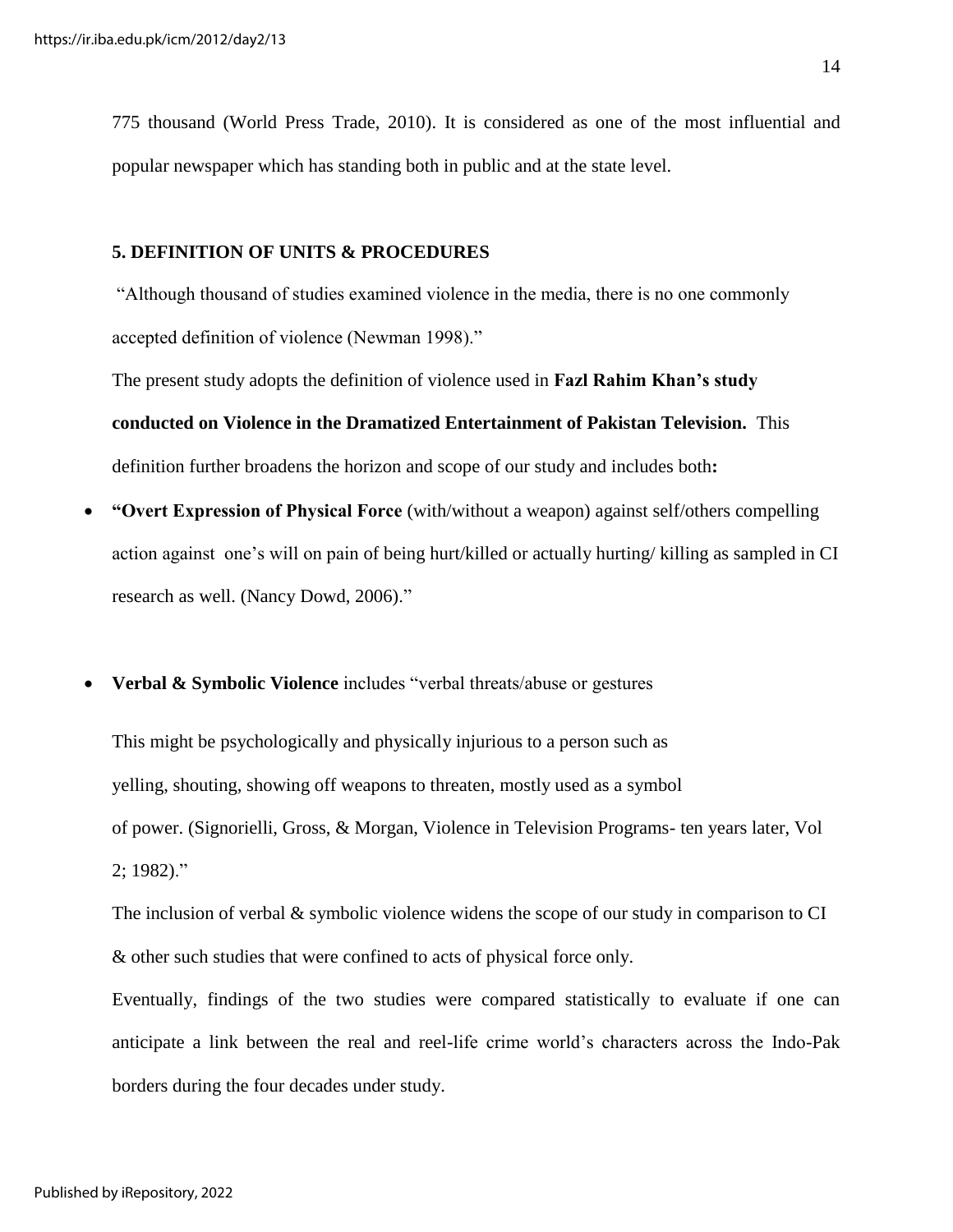#### **RESULTS**

The study strengthens the rational revelation that media violence in nexus with several other personal, psychological and socio-economic factors in the environment might contribute to the formation of a volatile generation that often lead to a dangerous society as reinforced by other studies such as Berkowitz (193l), Geen and O' Neal (1969), Frederick and Stein (1973), Joesphson (1987), Bushman (1995), National TV Violence Study (1996-97), Anderson & Dill (2000) and Anderson & Bushman (2002) to name a few.

It is vital to realize that even small statistical effects of media violence on aggressive behavior can have crucial social consequences due to the fact that it affects almost everyone across a large population, influence individuals psyche gradually and leaves lasting impressions on unconscious mind subtly through repetitive and continual exposure to onscreen violence over a period of time .Thus any single incident of violence in reel or real life can trigger the pent up emotions and results into extremely volatile reactions as evident in various recent incidents of brutality such as Sialkot lynching of Butt Brothers, Killings, stoning and burning of snatchers and burglars by mobs in Karachi, Lahore and other cities of Pakistan and violence during Lawyers' Campaign in Pakistan to name a few.

#### **DISCUSSION/ANALYSIS**

The constantly increasing crime rate in Pakistani Society makes sense only when we analyze it in reference to the socio-political scenario of its times. As Kunczik (2003) discovered that though "majority of viewers will remain unaffected, portrayal of violence on media might adversely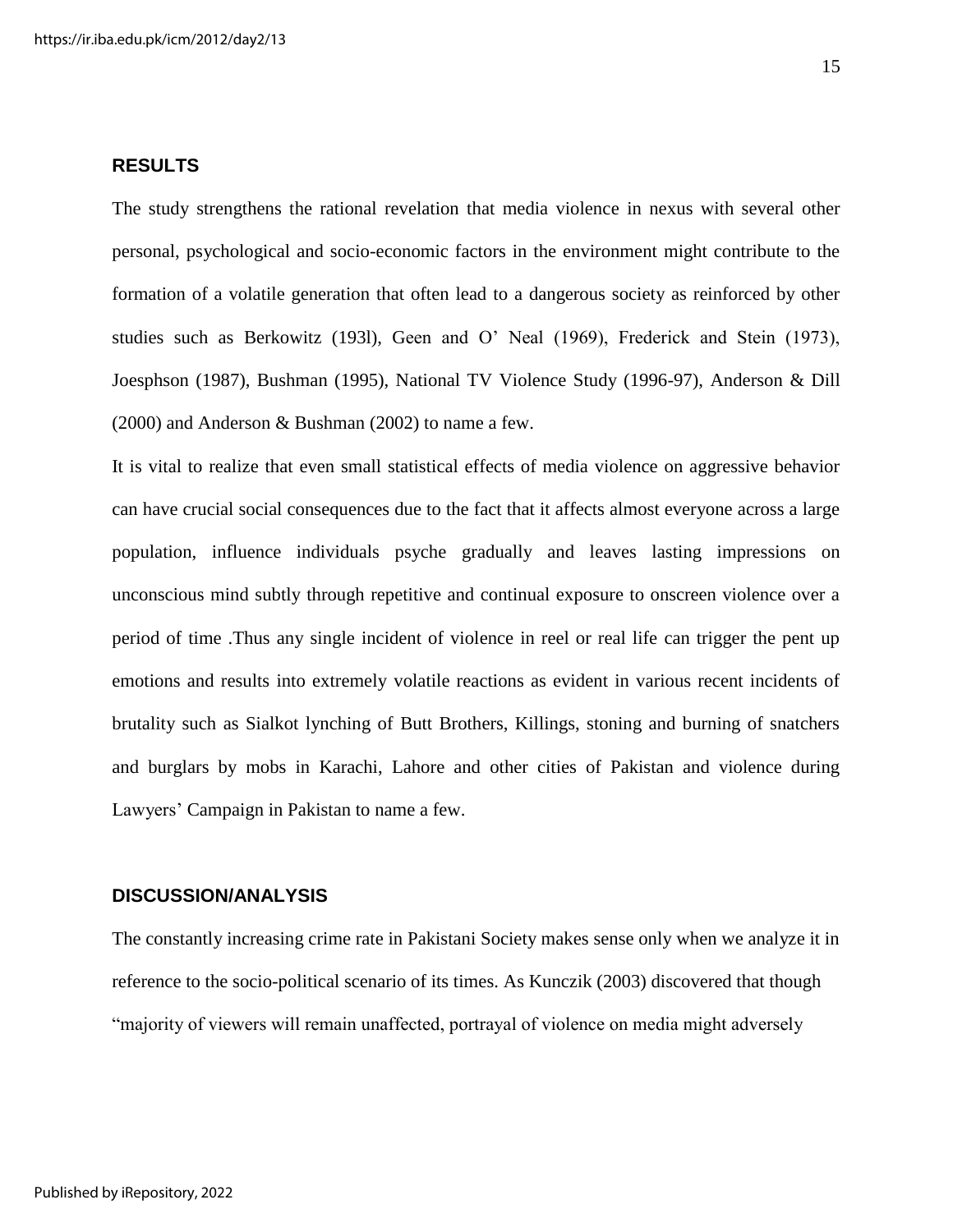influence a few inclined, predisposed young males in the environment in which violence is a routine experience" (p. 19).

It was statistically proven that the annual crime growth rate exceeded faster than the population growth rate in Pakistan since 1951 despite the fact that data includes reported crimes only which is roughly speculated to be around 50 to 70% in the country (UN Office on Drugs & Crimes, 2007).

Political and economic instability, successive martial laws, short-term state policies, Soviet-Afghan War and influx of Afghan refugees in seventies and eighties resulted into narcotics trading, illegal arms smuggling, kidnapping for ransom and increasing crime rate in nineties that dived down during the first half of 2000s. However, it might have reached its height after 9/11 as a consequence of Pakistan's involvement in war against terrorism.

#### **Percentage of Violent Characters (%Vt)**

# *1. Does the percentage of violent characters increase in Indian films and crime news reports in Pakistan is in proportion through four decades?*

Analyzing percentage of violent characters in films sample determines that the decades of 1970s and 1990s exhibit identical onscreen representation i.e. 9 percent respectively while the remaining two decades viz., 1980s and 2000s reflect almost a parallel representation of 14 and 15 percent characters as perpetrators of violence. To an extent somewhat comparable trends at much higher rate dominate the journalistic front of native crime scene where consecutively 56 and 55 percent characters were portrayed as violent in news stories in the decade of 1970s and 1990s while around 39 and 44 percent characters were found guilty in the decade of 1980s and 2000s respectively.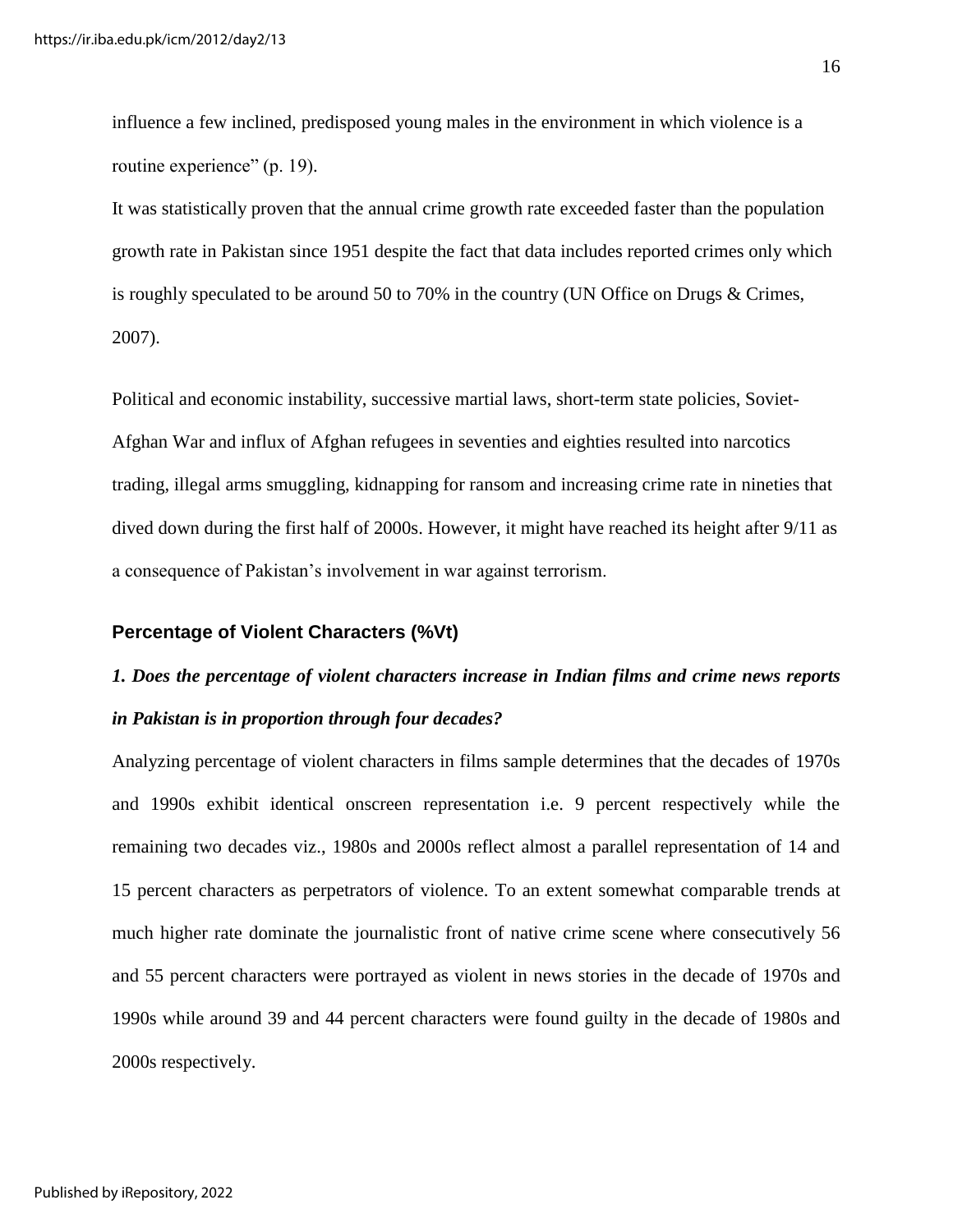It appears that the representation of violent characters might not religiously follow the overall crime rate in the sampled films in the relevant decades. For example the films from seventies contains the second highest crime rate of 80, however, projected a small population of violent characters i.e. 9% which is equivalent to the representation of violent characters in the romantic musical decade of 1990s with the lowest crime rate of 62. Eighties, however, projected the highest population of violent characters i.e. (14%) with an equally highest silver screen crime rate of 94. But the presence of almost similar percentage of perpetrators of violence in 2000s i.e. 15% with the second lowest crime rate of 76 decade is somewhat bewildering.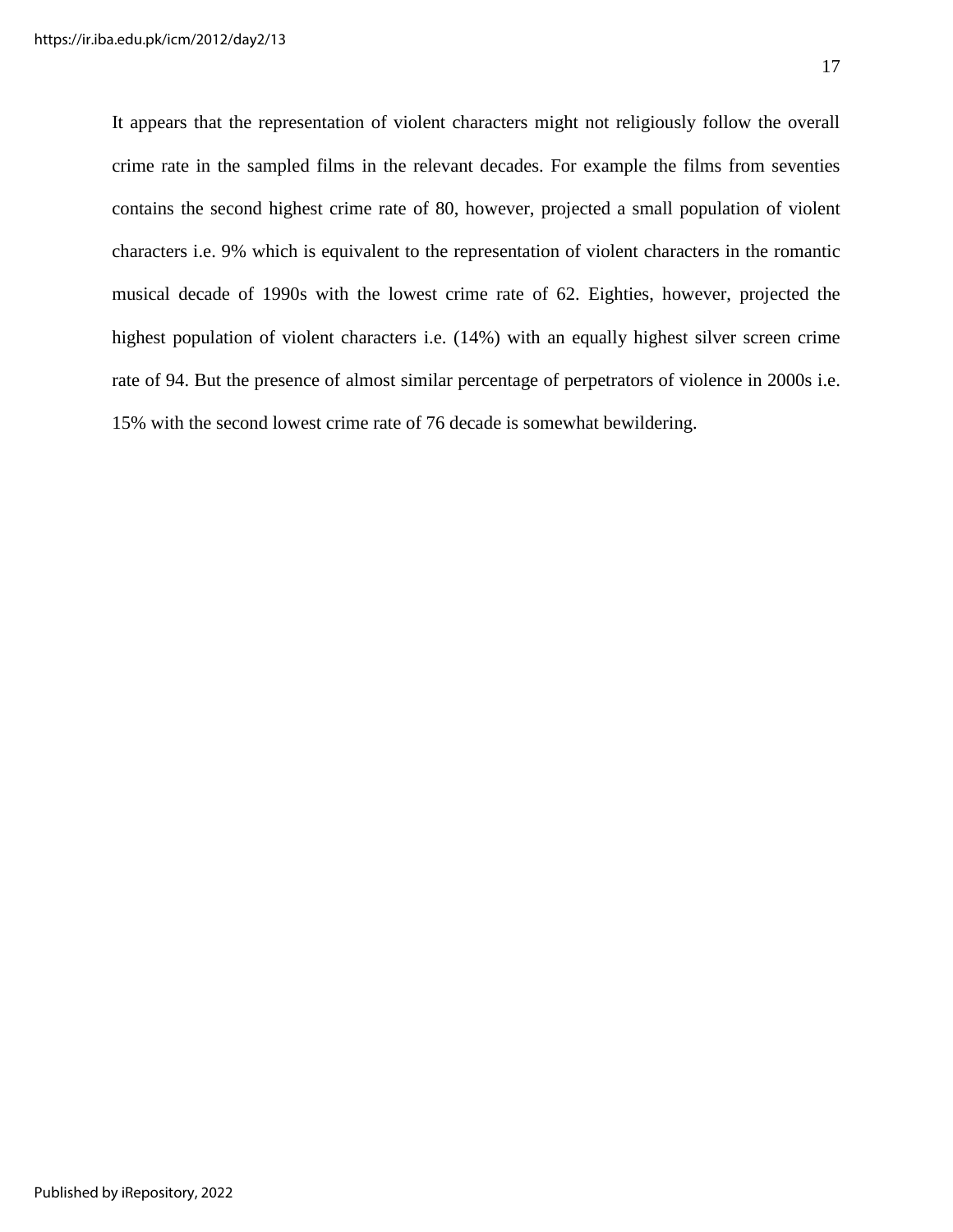



 **Figure 2 shows Percentage of Violent Characters in Newspapers and Films of four Decades from 1970s to 2000s**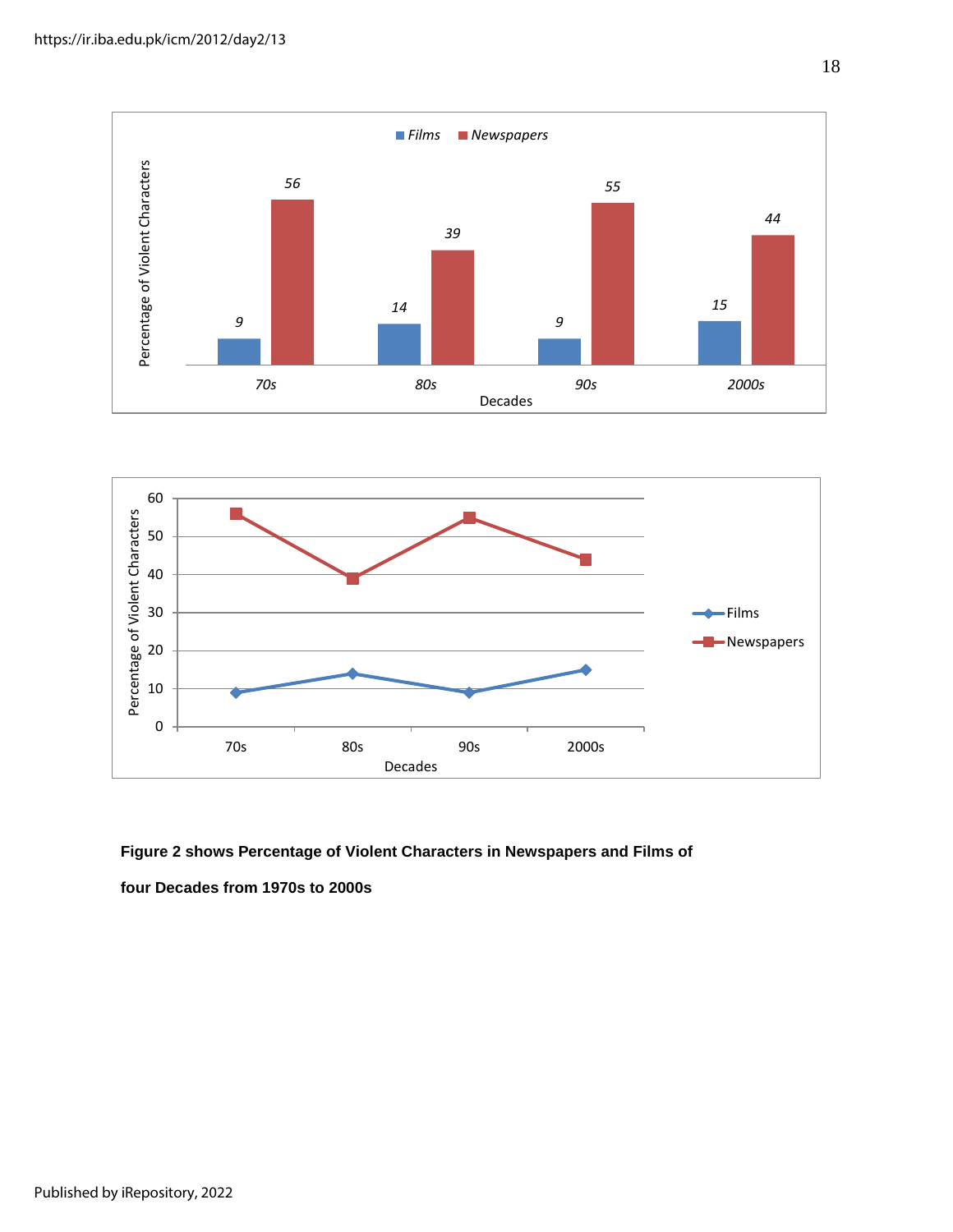#### **Portrayal of Violent Characters**

# *2. Do the Violent characters in films and crime news represent any particular segment of society?*

*Social Class:* As far as films are concerned, it is evident from the **tables 1 to 4** that the social class of the violent characters is mostly unidentified. In the single decade of 1970s where it was identifiable, most violent characters, 44 percent seemingly belong to upper class than middle and lower classes which have an equal representation of 11 percent each. It is found that most filmmakers believe and propagate Conflict Theories of Crime in their depiction of violence and violent characters.

*These theories maintain that laws are made, imposed and used by the capitalists (rich) in their vested interest against working (middle) and marginal working (poor) classes while they are protected with their crimes under the similar penal system (Henslin, 1997, pp. 100-267). Thus most Indian films condemn the prevailing justice system as biased and project elite class as tyrants against poor victims. Moreover some studies such as Aidman's (1997, p.2) confirmed that violent crimes are often fictionalized even justified when committed by heroes in almost 40% cases in films thus promoted it as popular and quick way to get social justice.* 

Reported news somewhat reflect similar treatment since it can be seen that social class of a large majority of the violent characters is unidentified in most crime incidents and in cases where it is known, a slightly large population of these characters seemingly represent upper class i.e. (2 % in 70s, 0.3% in 90s and 1% in 2000). In comparison, there is comparatively less representation of poor class as oppressors i.e.(1, 0.2 and 0.4 percent in the decades of 70s, 90s and 2000s respectively).While the middle class has the lowest presence as perpetrators of violence in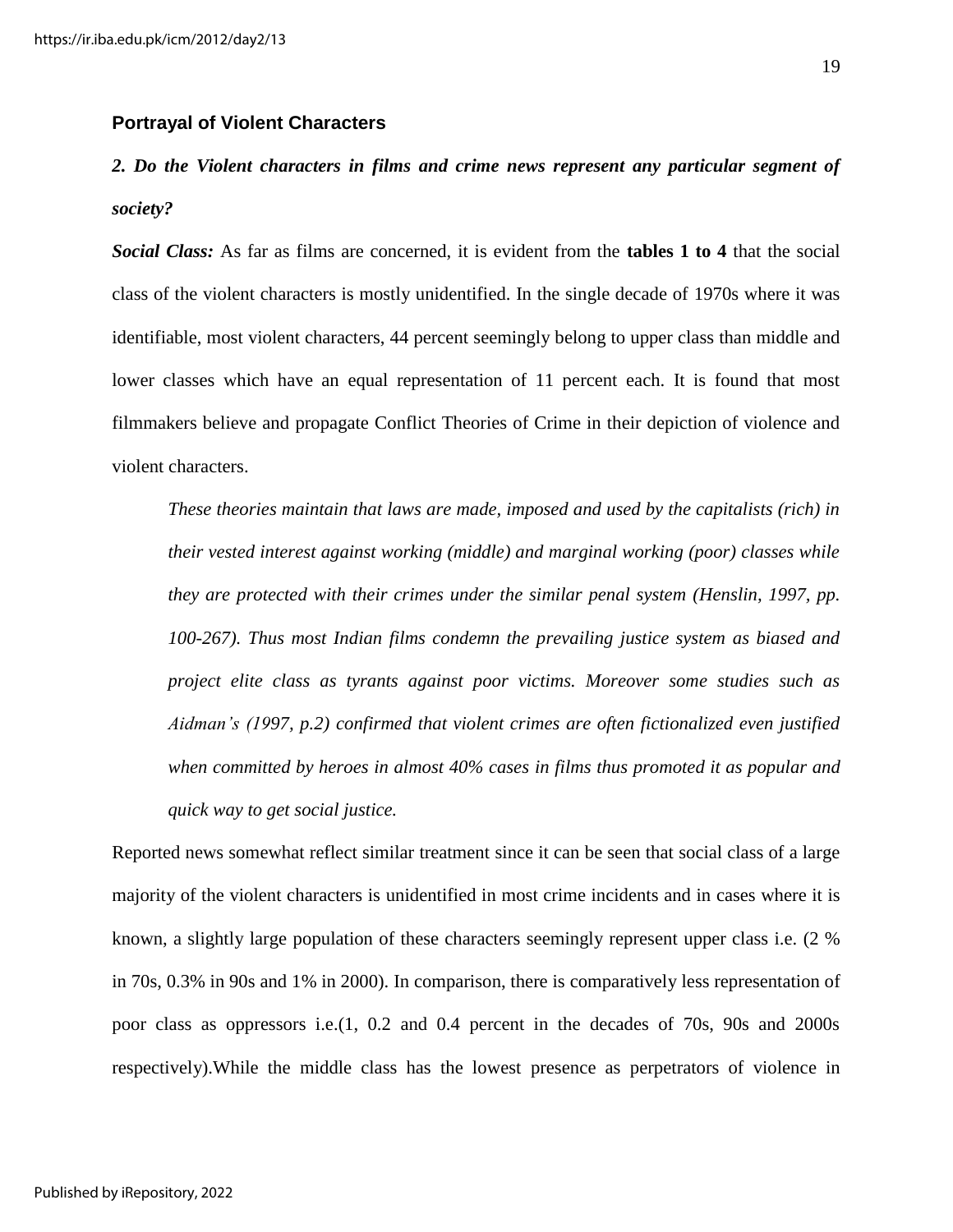reported news which is 0.09 and 0.1 in the decades of 1990s and 2000s respectively contrary to popular beliefs. Sociological Crime Theories have already indicated that the poor and minorities are often arrested and given larger terms and severe punishments for minor deviances compared to their affluent counterparts with much serious crimes (Henslin., 1997, p. 267).

*Gender of Criminals:* Men always dominate women as active player in violence be it films or news reports. In films the ratio of man, woman representation is 88% male vs.11% females in 70s, 80% male vs.20% females in 80s, 71%male and 29% females in 90s and 79% males vs. 21% females in 2000s. On the other hand, reported news even show the higher male domination as violent characters i.e. 99% male vs. 1% female in 70s, 68% male vs. 0.04% female in 80s, 99% male and1% female in 90s and 94% male vs. 0.5% female in 2000s while gender identity of rest of the violent characters depicted in news reports remain unrevealed.

Male domination as perpetrators of violence both in movies as well as reported news reinforce the fact that women are still subjected to severe violence in countries like Pakistan and India which is often glamorized than condemned in local media especially on silver screen as confirmed by the findings of Ramasubramanian and Mary's study (2003, pp. 327-336) about portrayal of sexual violence in popular Hindi films in nineties. The study revealed that moderate sexual violence including harassment is often romanticized when it's inflicted upon heroines by heroes.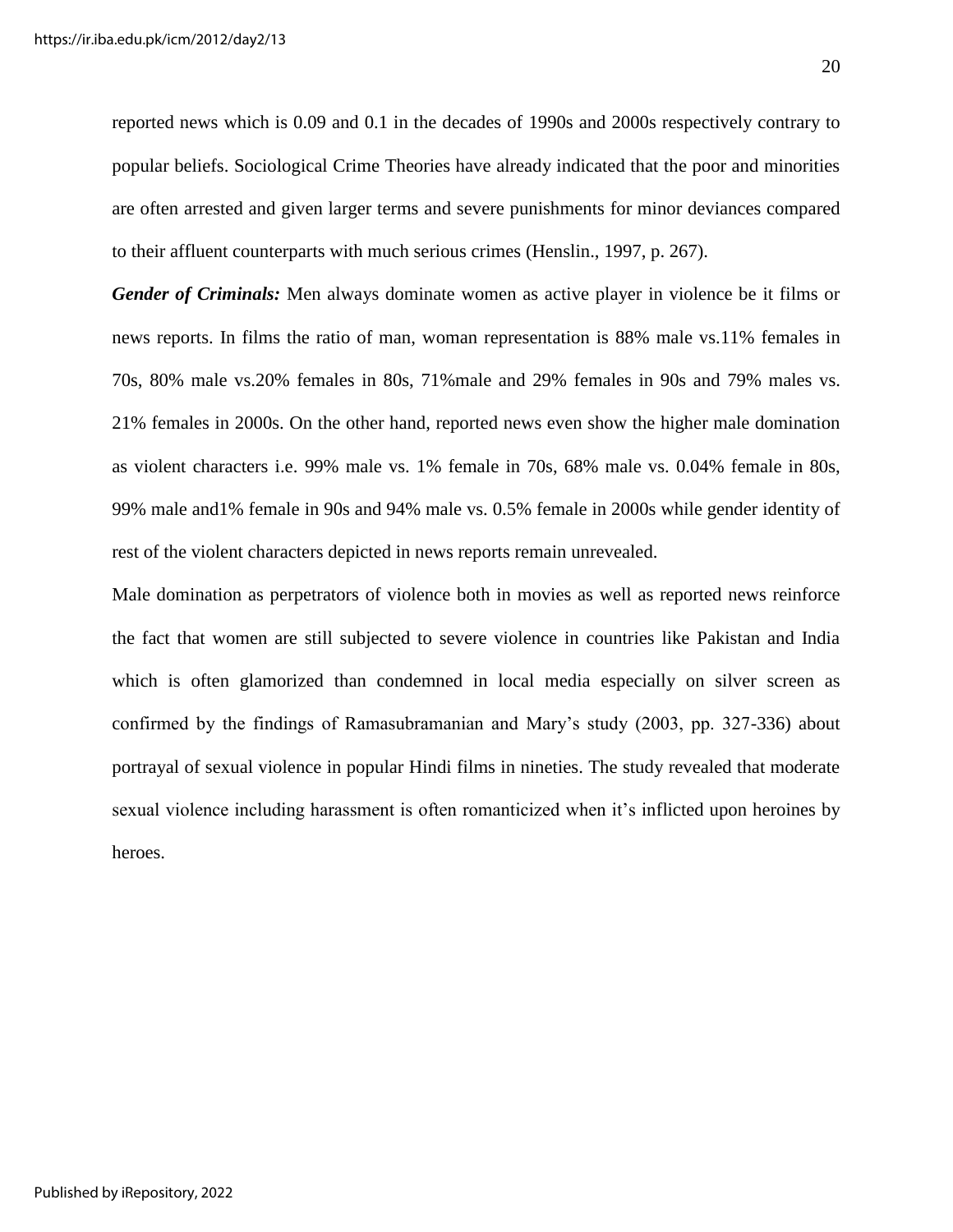



**Fig.3 represents Gender Percentage of Violent Characters' in Films and Newspapers from 1970s to 2000s** 

*Age groups* of the violent characters both on and off screen are often unidentifiable. Wherever evident, most of violent characters in films depict youth and middle aged villains i.e. 22% aged between 20 and 29 and 11% between 30 and 59 in the decade of 70s. In the 1980s, there were 21 percent characters aged between 20-29 and 50 % between 30 and 59. Sociologists' Krohn and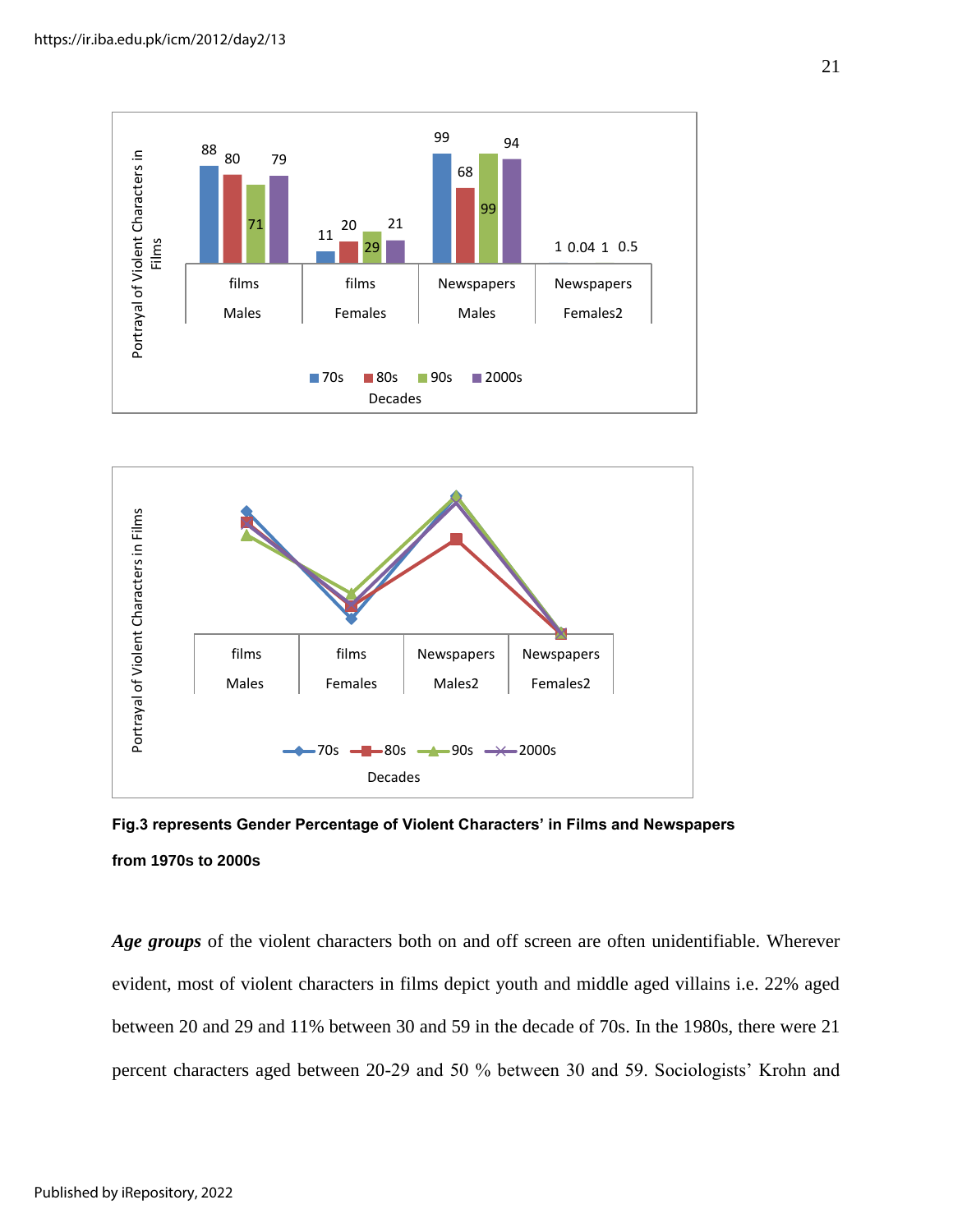Massey (1980) identified in Control Theories of Crimes that delinquents are generally teenagers and youngsters with fragile associations, less obligations and ignorance to social norms and values.

While in the following two decades of 90s and 2000s, age range of violent characters was unknown. In reported news we could gauge only 0.5 % violent characters aged from 30-59 in 70s followed by 0.08 violent characters fell in age ranged between 1-29 and 0.04 aged from 30-59 in 80s.In subsequent decade of 90s, 0.1 % violent characters were recognized between the age range of 20-29 while 0.04% were found from the rest of the age groups. In 2000s only 0.1 % was identifiable who belong to 30-59 while the age range of rest of the violent characters was not evident through the reported news analyzed as the reflection of real crime scene in the time period under study.

#### *3. Are movies depicting violent characters as heroes or villains or neutral (none)?*

*Portrayal:* Most violent characters, almost 100 percent were depicted and projected as villains in the films of 1970s while the reported news portrayed 15 percent perpetrators of violence as villains, 0.5 as hero and 0.8 as both while rest were reported neutrally. The trend was continued in the subsequent decade of 1980s when despite glamorization of violence, onscreen criminals and violent characters were almost always (100%) portrayed as villains who met divine justice in the end. However, reported news presented around 3% as villains and only 0.1% as heroes while rest of the violent characters were covered neutrally.

There is a noticeable change in the treatment of violent characters on silver screen in the subsequent decades as findings demonstrate that around 14% violent characters were depicted as hero, 57% as villains and 29% appeared neutral in 1990s. Reciprocally there is a slight shift in the treatment of violent characters in Pakistani Newspapers as around 0.9 percent criminals were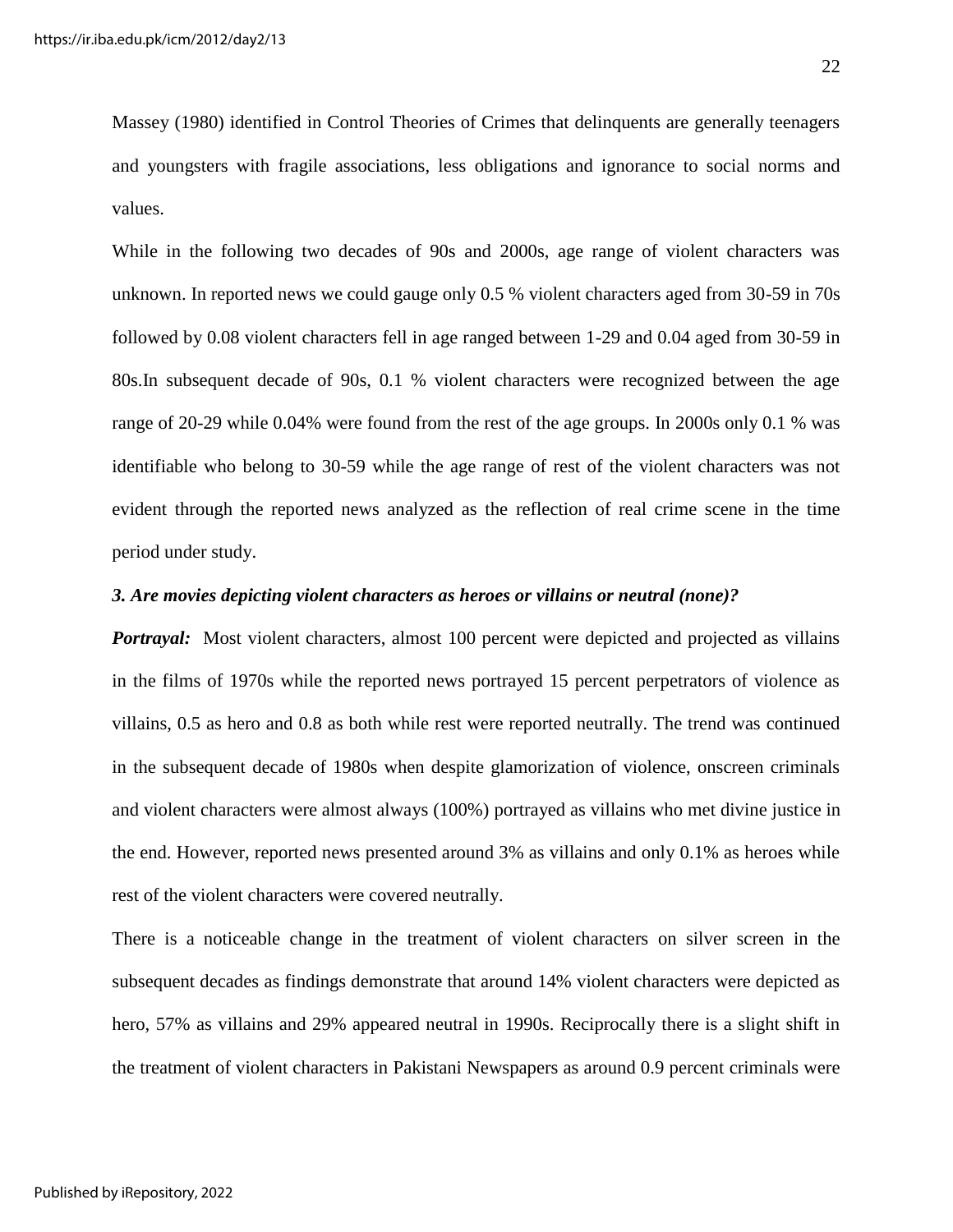reported in favorable light while 11.5 % appeared as real life villains and rest reported rather objectively in the same decade. The ratio of violent heroes further increased to 21 percent in 2000s followed by still bigger ratio of 64 % sadist villains while rest appeared neutral on silver screen. Following the trend, around 2 % real news world offenders were cherished as heroes, 27 condemned as villains and rest mentioned neutrally in 2000s in crime news reports of Jang.



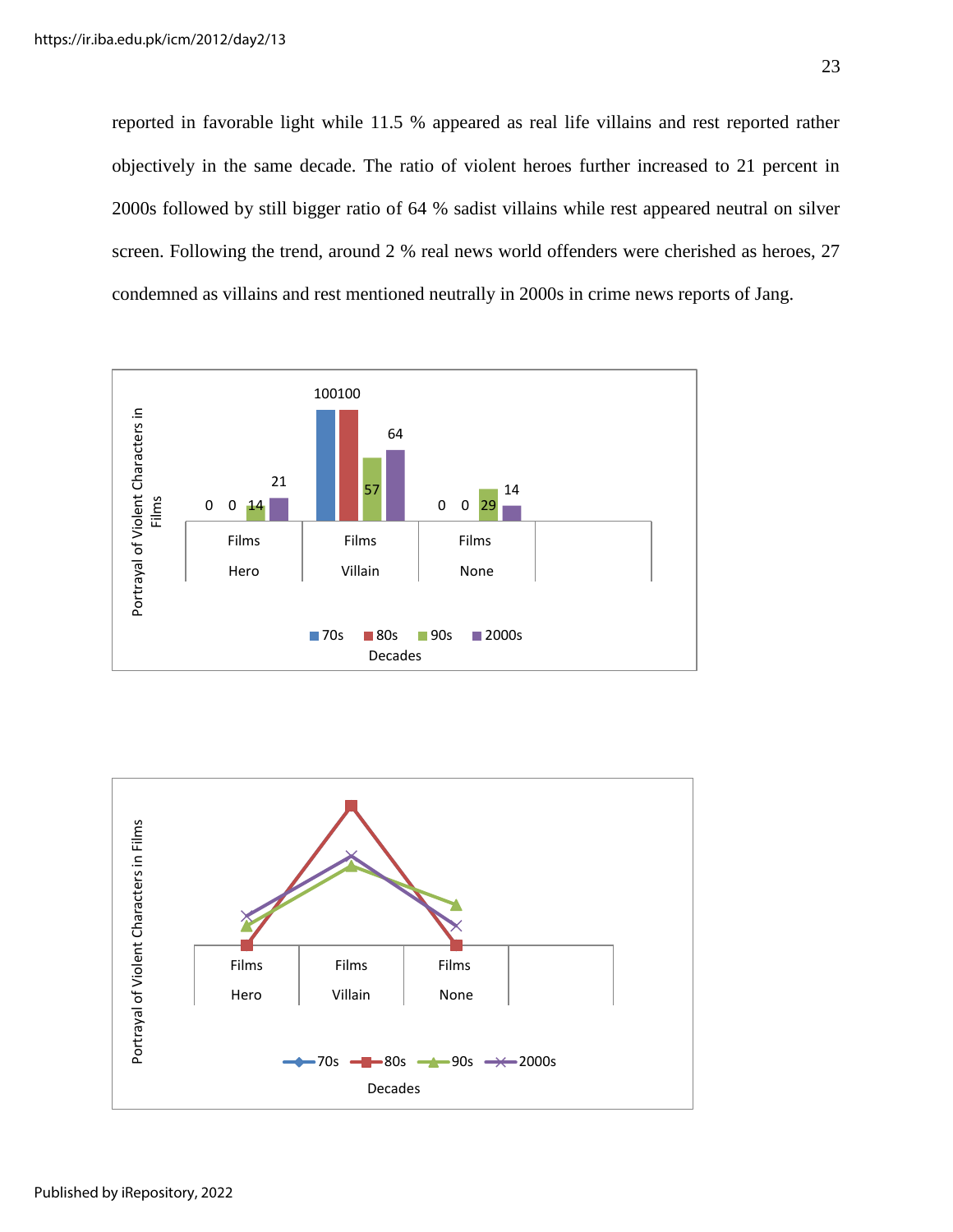#### **Fig.4 represents Portrayal of Violent Characters in Films in the four decades**







**Fig.5 exhibits Portrayal of Violent Characters in sampled Newspapers from** 

#### **1970s to 2000s**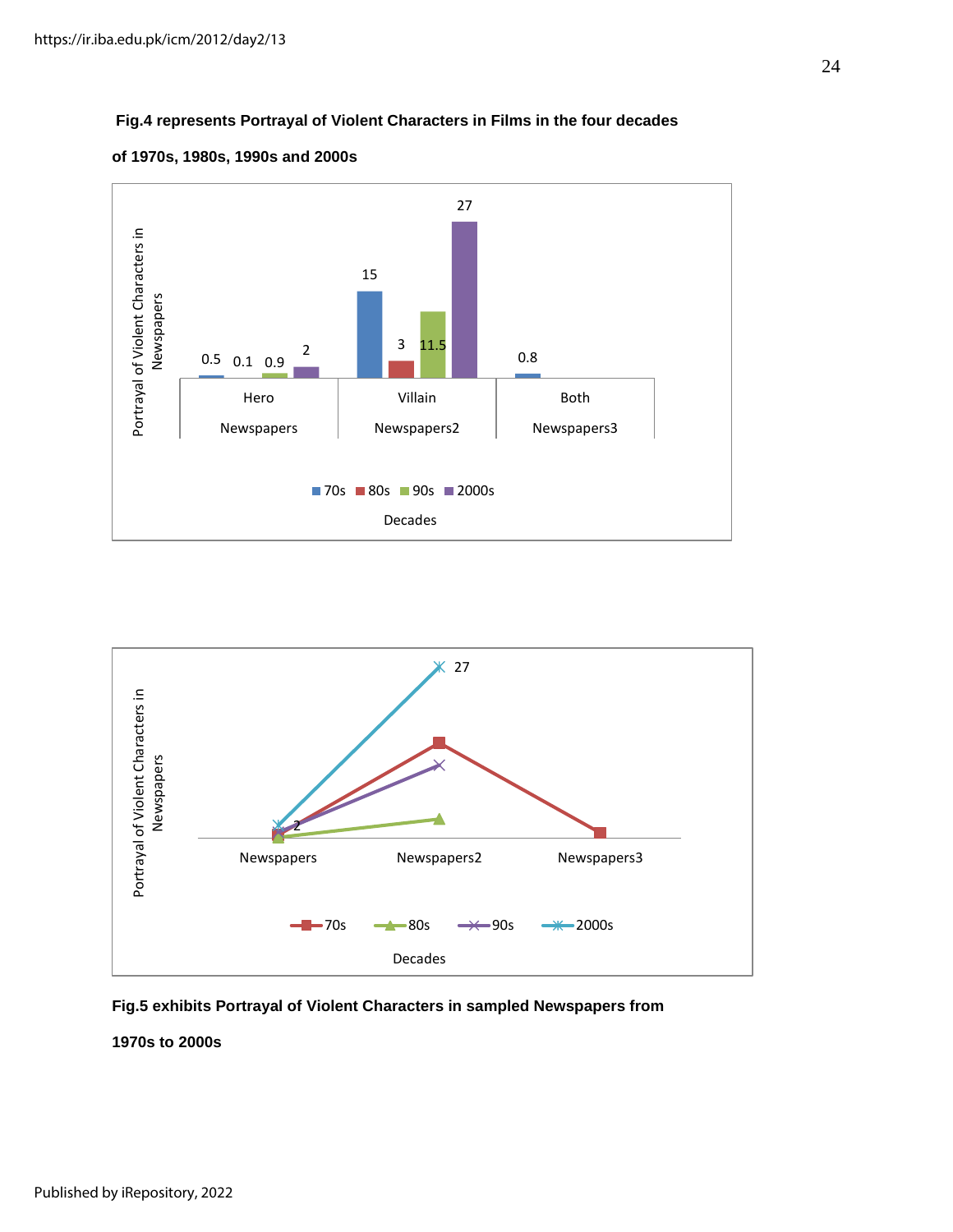|               | Total<br>No. | $Class\%$ |    |           | Gender<br>$\%$ |              | Age Group% |             |             |           | Depiction%      |             |      |        |
|---------------|--------------|-----------|----|-----------|----------------|--------------|------------|-------------|-------------|-----------|-----------------|-------------|------|--------|
|               |              | Up        |    | Mid Low M |                | $\mathbf{F}$ | $0-19$     | $20-$<br>29 | $30-$<br>59 | Aby<br>60 | Her<br>$\Omega$ | Villai<br>n | None | - Both |
| Film<br>Paper | 9<br>335     | 44        | 11 | 11        | 88<br>99       | -11          |            | 22          | 11<br>0.5   |           | 0.5             | 100<br>15   | rest | 0.8    |

*Table 1: Depiction of Violent Characters in Films and Newspapers from the Decade of 1970s*

*Table 2: Depiction of Violent Characters in Films and Newspapers from the Decade of 1980s*

|               | Total<br>No. | Class%                       |     |           | $\%$     | Gender       |            | Age Group%  |             |           | Depiction%      |             |      |      |
|---------------|--------------|------------------------------|-----|-----------|----------|--------------|------------|-------------|-------------|-----------|-----------------|-------------|------|------|
|               |              | Up                           | Mid | - Lo<br>W | M        | $\mathbf{F}$ | $0-$<br>19 | $20-$<br>29 | $30-$<br>59 | Aby<br>60 | Her<br>$\Omega$ | Villai<br>n | None | Both |
| Film<br>Paper | 14<br>2422   | Unidentified<br>Unidentified |     |           | 80<br>68 | 20<br>.04    | .08        | 21<br>.08   | 50<br>.04   |           | -<br>0.1        | 100<br>3    | rest |      |

*Table 3: Depiction of Violent Characters in Films and Newspapers from the Decade of 1990s*

|       | Total<br>No. | $Class\%$ |              |     | $\%$   | Gender          | Age Group% |              |             |           | Depiction%     |         |      |             |
|-------|--------------|-----------|--------------|-----|--------|-----------------|------------|--------------|-------------|-----------|----------------|---------|------|-------------|
|       |              | Up        | Mid Lo       |     | M      | $\mathbf{F}$    | $0-$<br>19 | $20-$<br>29  | $30-$<br>59 | Aby<br>60 | Her            | Villai  | None | <b>Both</b> |
| Film  |              |           | Unidentified | W   | 7      | 29              |            | Unidentified |             |           | $\Omega$<br>14 | n<br>57 | 29   |             |
| Paper | 2049         | 0.3       | .09          | 0.2 | 9<br>Ч | $\sim$ 1 $\sim$ | .04        | .14          | .04         | .04       | 0.9            | 11.5    | rest |             |

*Table 4: Depiction of Violent Characters in the decade of 2000s from Films and Newspapers*

|       | Total<br>No.                                             | $Class\%$    |     | Gender<br>$\frac{0}{0}$ |    |              | Age Group%                 |                 | Depiction% |     |          |                              |      |             |
|-------|----------------------------------------------------------|--------------|-----|-------------------------|----|--------------|----------------------------|-----------------|------------|-----|----------|------------------------------|------|-------------|
|       |                                                          | Up           | Mid | Lo                      | М  | $\mathbf{F}$ | $\Omega$                   | $20-$           | $30-$      | Aby | Her      | Villai                       | None | <b>Both</b> |
|       |                                                          |              |     | W                       |    |              | 19                         | 29              | 59         | 60  | $\Omega$ | n                            |      |             |
| Film  | 14                                                       | Unidentified |     |                         | 79 | 21           | Unidentified               |                 |            |     | 21       | 64                           | 14   |             |
| Paper | 1176                                                     |              | 0.1 | 0.4                     | 94 | 0.5          |                            |                 | 0.17       |     | 2        | 27                           | rest |             |
| Note. | M=Male<br>$Up=Upper$<br>Md=Middle<br>F=Female<br>L=Lower |              |     |                         |    |              | $Min = minor$<br>Yng=young | Mid=middle aged |            |     |          | Both=Hero as well as Villain |      |             |

Mid=middle aged Abv=above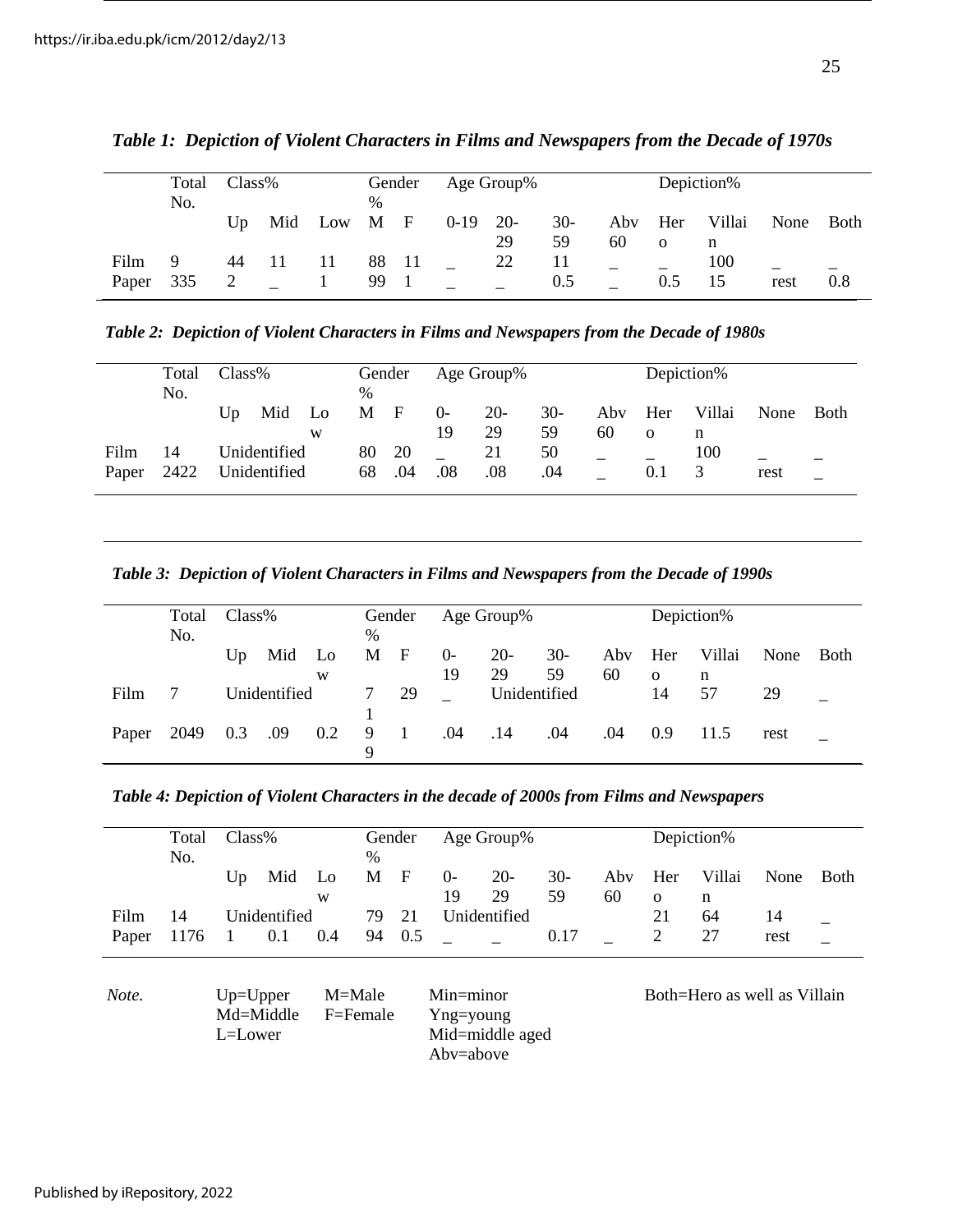The findings indicate that the depiction of perpetrators of violence have been constantly increased in Indian films during the three decades irrespective of themes and rate of projected crimes on silver screen. On the other hand, the percentage of violent in news reports and real world crimes fluctuated from 93 to 98 between 70s and 80s, while it reduces to 84 in 90s and then slightly increases to 88 in 2000s. Representation of violent characters in reported news is somewhat more reflective of the crime rate and trends in the Indian movies of the same decade than that of the respective news world of crimes.

As Eron (1962 cited by Stossel) and Gerbner (1976) maintained that violence in films might not only turn some predisposed vulnerable viewers into violent criminals, but also produce a large majority of fearful beings who accept a police state or dictatorship as a sole safe solution in a highly dangerous society often projected by filmmakers and state channels. Further there is the third dimension of the media violence effect that leads to highly immune and numb segments of society remain equally insensitive to social violence and injustice with "none of my business" approach. Thus as the findings of this study demonstrate that explicit immediate impact of violent films in the making of violent criminals is difficult to gauge, latent impact contributing to the mass mentality resulting into insensitive and fearful public is more common though subtle to trace which might also reflect state and foreign films agenda behind these violence laden films and plays.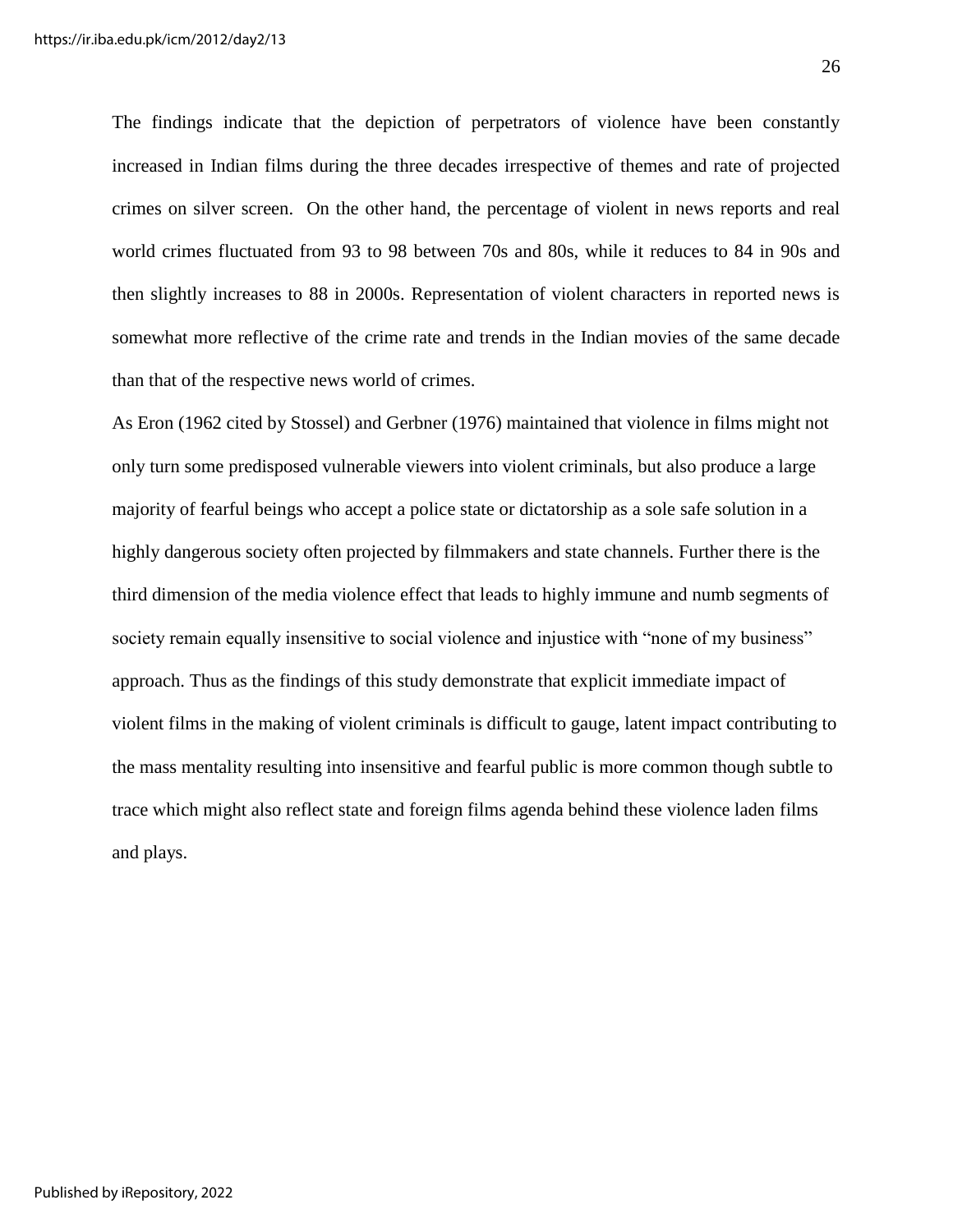#### **REFERENCES:**

- 1. Ahmed, A. S. (1992). Bombay Films: The Cinema as Metaphor for Indian Society and Politics. *Modern Asian Studies*, *26* (2), 289-320
- 2. [Aidman, A. \(1997\). Television Violence; Content, Context, and Consequences. Retrieved](http://www.ericdigests.org/1998-2/television.htm)  [from Eric Digest.com: http://www.ericdigests.org/1998-2/television.htm,](http://www.ericdigests.org/1998-2/television.htm) 1-5
- 3. Anderson C. A., & Bushman B, J. (2001/2). The Effects of Media Violence on Society Science 29 March 2002: Vol. 295 no. 5564 pp. 2377-2379 DOI: 10.1126/science.1070765 <http://www.sciencemag.org/content/295/5564/2377.full>
- 4. Anderson, C. A., & Leonard Berkowitz, E. D. (2003). The influence of Media Violence on Youth. *Psychological Science in the Public Interest , 4* (3), 81-110
- 5. APF Reporter 21 # index. (n.d.). *Gateway's of India Globalization*. Retrieved from aliciapatterson.org: http://aliciapatterson.org/APF2101/Wells/Wells.html
- 6. Bandura, A. (1986). *Social Foundations of Thoughts and Actions: a Social Cognitive Theory.* Englewood Cliffs, NJ: Prentice-Hall, 47-80
- 7. Ben-Yehuda N; Goode E (1994). *Moral panics: the social construction of deviance*. Oxford: Blackwell. pp. [57–65](http://books.google.com/books?id=FXfwVySVB4wC&pg=PA57)
- 8. Berkowitz, L. (1984). Some effects of thoughts on anti and prosocial influence of media events: a cognitive neo associationistic analysis*, Psychological Bulletin*,95(3): 410-27
- 9. Blumer, H. (2000). *Selected Works of Herbert Blumer. A Public Philosophy for Mass Society.* (S. M. Lyman, & A. J. Vidich, Eds.) Urbana and Chicago: University of Illinois Press. ks-Herbert-Blumer-Philosophy/dp/025206884X#reader\_025206884X, 35-36
- 10. Biagi, S. (2005). *Media Impact; An intro to Mass Media.* California: Thomson, Wordsworth, p.2, pp. 126-147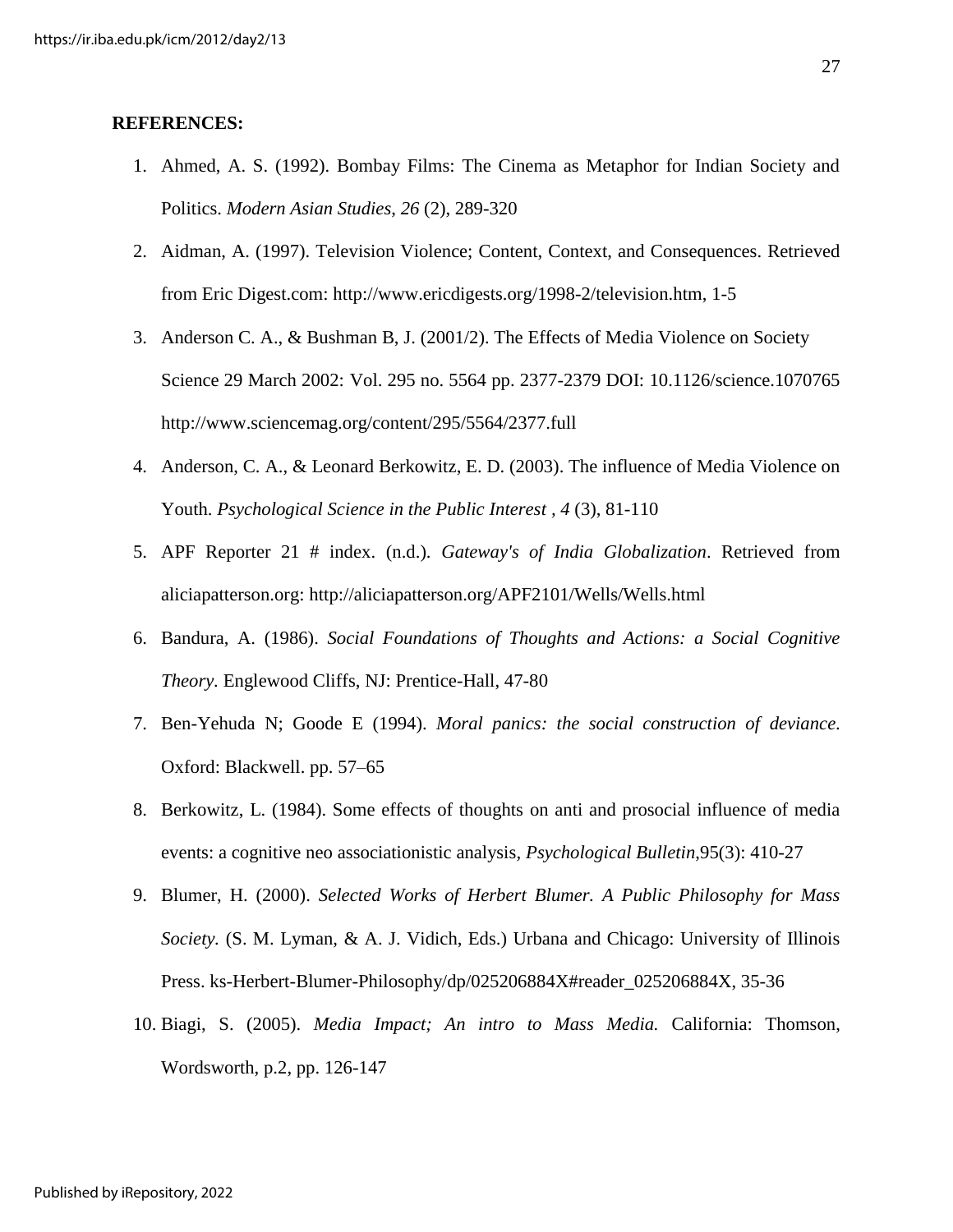- 11. Blumer, H., & Hauser, P. (2001). *Movies, Delinquency and Crime; Early Approaches*, New York, Erona Arno Press, 1970, 9 (1), 3-14
- 12. Boxofficeindia.com [<http://www.boxofficeindia.com>](http://www.boxofficeindia.com/)
- 13. Carlyle, C. E., & Staler, M. D. (2008). Newspaper Coverage of Intimate Practical Violence. *Journal of Communication* , 68-186.
- 14. Cinema of India. (2007). Retrieved 2010, from Bharatadesam.com: [http://www.bharatadesam.com/arts/cinema\\_in\\_india.php](http://www.bharatadesam.com/arts/cinema_in_india.php)
- 15. Denham, B. E. (2010). Amplifications of Deviance Surrounding Illicit Drug Use: Conceptualizing a Role for Film. *Communication , Culture & Critique , 3*, 485-502.
- 16. Dominick, R. J. (2005). The Dynamics of Mass Communication in the Digital Age.  $(8<sup>th</sup>$ ed.), McGraw Hill Publications, 0-07-288579-3, 222-493
- 17. Entman, M. R., (1989). How the Media Affect What People Think: An Information Processing Approach. *Journal of Politics (51)* 2: Oxford University Press, Inc., 347-369
- 18. Garth Jowett, J. M. (1989). *Movies as Mass Communication; Sociology of the movies* (Second ed.). Newbury Park: The SAGE COMMTEXT Series, pp. 1-112.
- 19. Gerbner, G., & Signorielli, N., (1967). Violence Profile 1967 through 1988-89: Enduring Patterns, The Annenberg School for Communication, University of Pennsylvania <http://www.asc.upenn.edu/gerbner/Asset.aspx?assetID=406>
- 20. Gerbner, G., & Gross, L. (Spring 1976). Living with television- The Violence Profile. *Journal of Communication*, 173-197.
- 21. Hammersley, M. (1990). The Dilemma of Qualitative Method: Herbert Blumer and the Chicago Tradition. In *The Dilemma of Qualitative Method: Herbert Blumer and the Chicago Tradition* (p. 87). Routledge.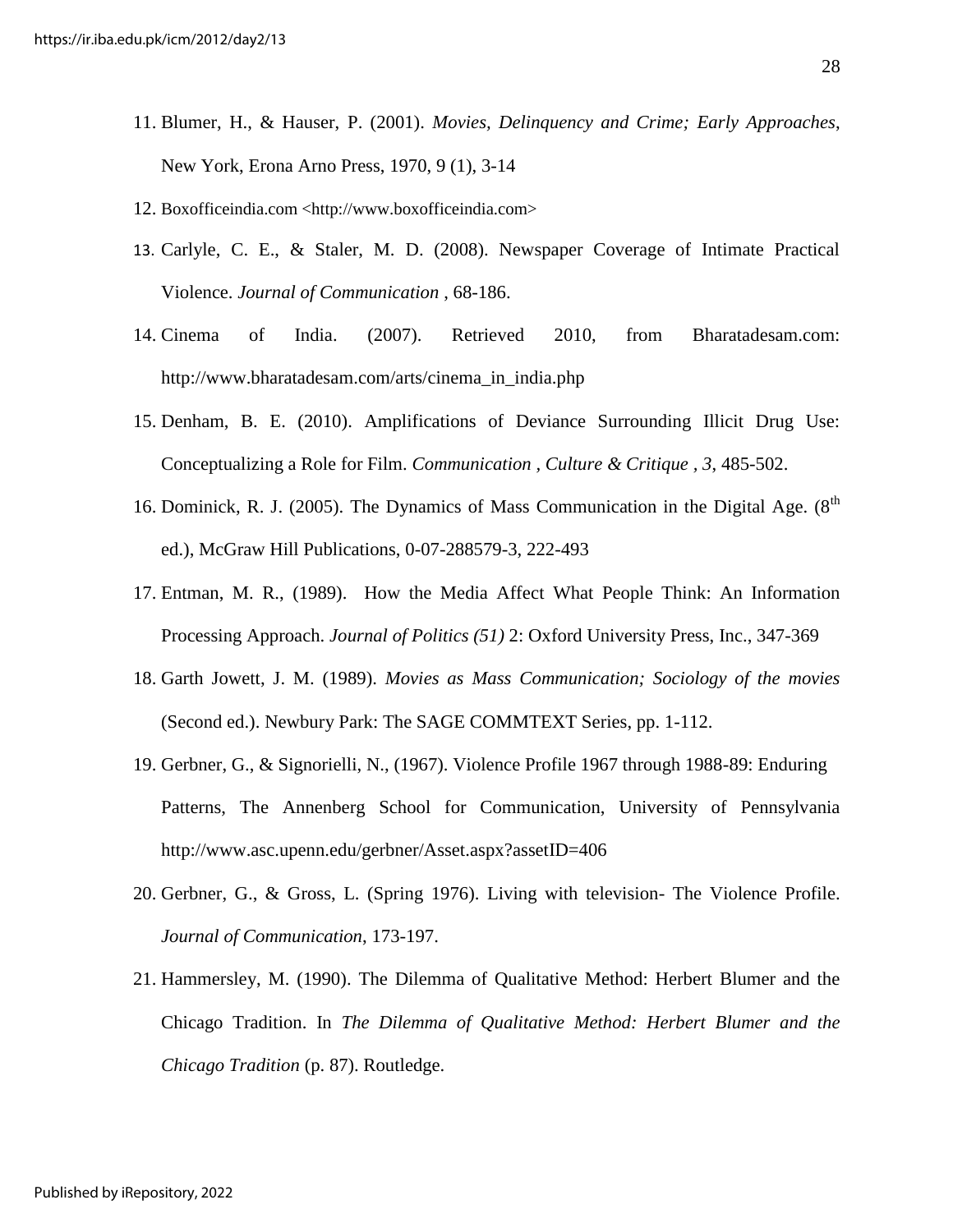- 22. Henslin, James M. (1997). *Sociology\_A Down to Earth Approach.* (Third, Ed.) United States of America: Allyn and Bacon, 100-267
- 23. Jarvie, I. (1970). *Movies and Society.* NewYork : N.Y.: Basic Books, Inc.Lewis,D. (1940), 1-394
- 24. Jenkins, P (1998). *Moral Panic: Changing Concepts of the Child Molester in Modern America*. New Haven, CT: Yale University Press, 207–231
- 25. Kerbo, H. R. (2007) *Sociology; Social Structure & Social Conflict* California Polytechnic State University: National Book Foundation, Islamabad, pp.189-223
- 26. Krohn, M. D., & Massey, J. L. (1980). Social Control and Delinquent Behavior: An Examination of the Elements of the Social Bond. *The Sociological Quarterly 21* (Autumn, 1980), 529-543
- 27. Kunczik, M. (April 2003). *Recent Research on Media & Violence; Media Violence & Challenges facing Modern Societies.* UNESCO. Asia Pacific Institute for Broadcasting Development; UNESCO, 19-35
- 28. Movies, Delinquency & Crime. (1933, 1970); Payne Fund Studies. *Influence of Motion Pictures upon Children & Youth.* Macmillan. Newyork: Arno Press, 1-14
- 29. National Institute on Media\_ The Family. (2010). *The Family*. Retrieved from mediafamily.org: [www.mediafamily.org/facts\\_violent\\_shtml](http://www.mediafamily.org/facts_violent_shtml)
- 30. Pattison, L. (2006). Taking the Movies to School: Science, Efficiency, and the Motion Picture Project, 1929-1939. *History of Intellectual Culture , 6* (1).
- 31. Peters, J. D., & Simonson, P. (2004). Conclusions from Movies & Conduct by Herbert Blumer (1933). In M. R. Lanham, & Littlefield (Eds.), *Mass Communication and American Social Thought: Key Texts, 1919-1968 (Critical Media Studies)*, p. 91.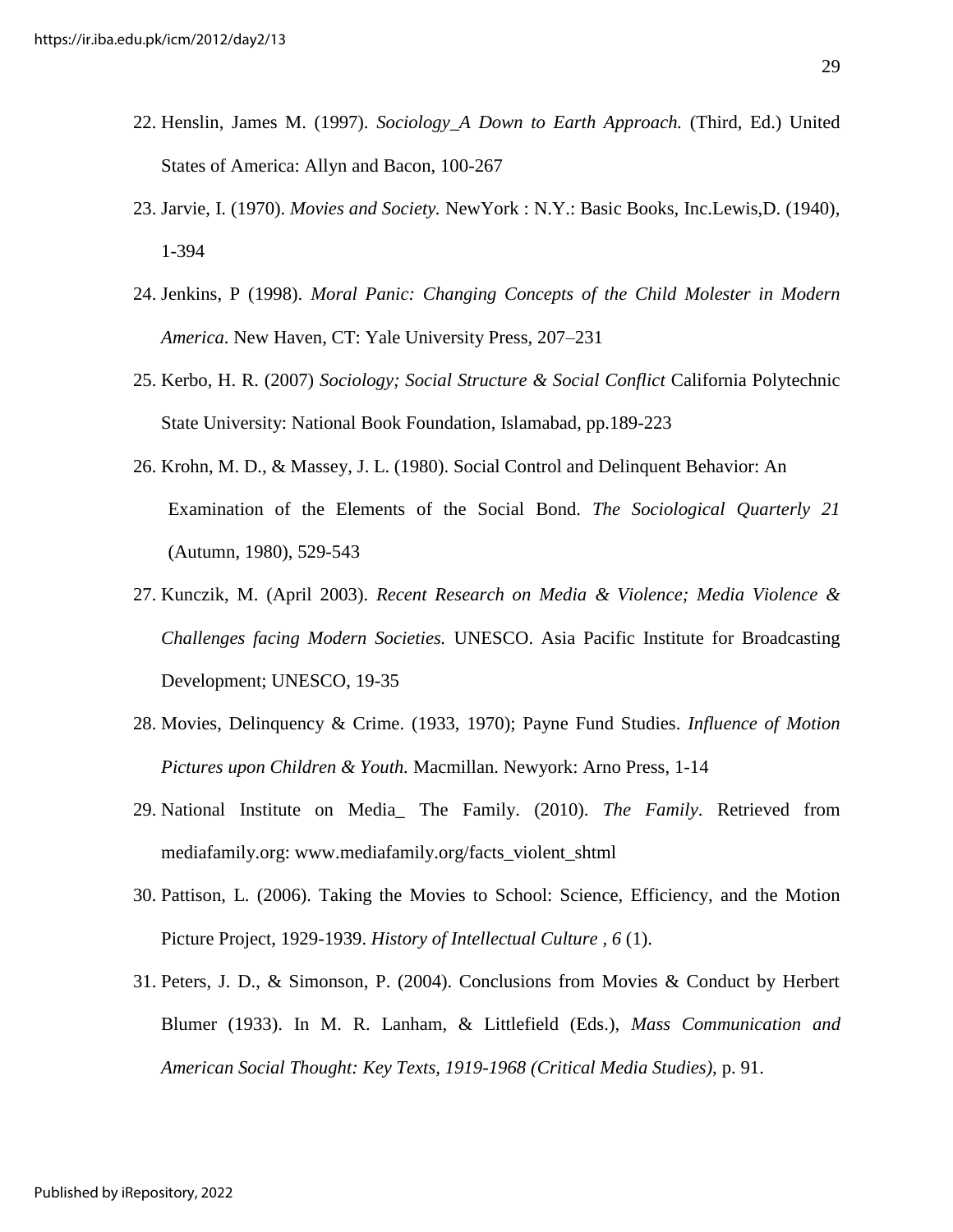- 32. Pouliot & Cowen, (2007). *In a Cognitive Psychology of Mass Communication* by [Richard J. H.](http://www.google.com/search?hl=en&sa=G&tbo=1&biw=1204&bih=668&tbm=bks&tbm=bks&q=inauthor:%22Richard+Harris%22&q=inauthor:%22Richard+Jackson+Harris%22&ei=bUCQTszZDoflrAfou6XzCw&ved=0CC4Q9Ag), (2009); books.google.com.
- 33. Ramasubramanian, S., & Oliver, M. B. (2003). Portrayal of Sexual Violence in Popular Hindi Films:1997-1999. *Sex Roles*, *48* (7-8), 327-336.
- 34. Shah, P. (2003). *A Criminology Study on Socio-economic Conditions of Female Criminals at Central Jail Karachi.* Karachi: Department of Criminology; University of Karachi
- 35. Shipley, W., & Cavender, G. (2001). Murder and Mayhem at the Movies. *Journal of Criminal Justice and Popular Culture, 9(1)* , 1-14.
- 36. Stossel, S. (1997, May). *The Man Who Counts The Killings.* Retrieved 2010, from The Atlantic.Com.: www.theatlantic.com/issues/97may/Gerbner. htm, 1-14.
- 37. Strasburger, V. C. (1999). Media Violence. *Behavioural Pediatrics-II. 66*, 603-612. Indian J Pediatr.
- 38. Tajfel, H. and Turner, J. C. (1986). The social identity theory of inter-group behavior. In S. Worchel and L. W. Austin (eds.), *Psychology of Intergroup Relations*. Chicago: www.utwente.nl/cw/theorieenoverzicht/Theory%20clusters/Interpersonal%20Communica tion%20and%20Relations/Social\_Identity\_Theory.doc/
- 39. The Press Trust of India Ltd. (2006, Nov 09). *Big B takes the House of Commons by Storm.* Retrieved Dec 2010, from Asia Pulse Ptv. Ltd: http://www.turnitin.com/viewGale.asp?oid=44615696&key=86cd4c8de40e516807720b79 4008d632
- 40. Thompson, W. E., & Hickey, J. V. (1999). *Society in Focus; Introduction to Sociology.* (Third, Ed.) Longman. An imprint of Addison Wesley Longman, Inc., 183-215, 446
- 41. UN office on Drugs & Crime, Center for International Crime Prevention. (2007).